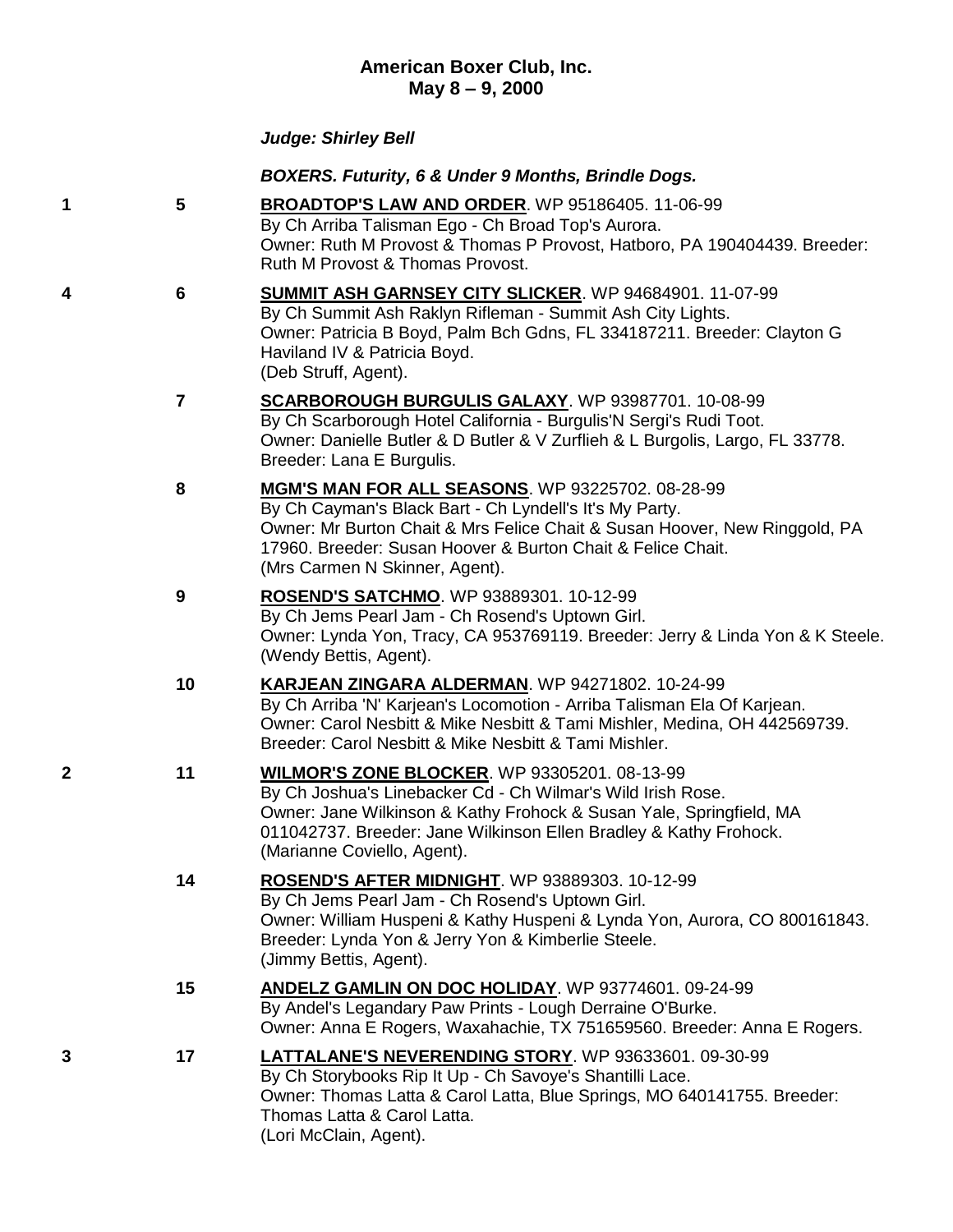|   | 18 | <b>LATTALANE'S WEST SIDE STORY.</b> WP 93633603. 09-30-99<br>By Storybooks Rip It Up - Savoye's Shantilli Lace.<br>Owner: Thomas Latta & Carol Latta & Brook Mahan & Keri Mahan, Blue Springs,<br>MO 640141755. Breeder: Thomas Latta & Carol Latta.                   |
|---|----|------------------------------------------------------------------------------------------------------------------------------------------------------------------------------------------------------------------------------------------------------------------------|
|   | 19 | <b>EVERGREEN'S SPECULATION.</b> WP 93860005. 09-12-99<br>By Ch Evergreen Big Shot Elanwood - Evergreen's Flurry.<br>Owner: Angela & Luke Heikkila & Jane Flowers, Forest Lake Twp, MN 55025.<br>Breeder: Jane Flowers & Connie Gorres.<br>(Handler: Stan Flowers DHG). |
|   | 22 | LYNBARY'S CHALLENGER. JS623736CAN. 09-15-99<br>By Ch Aracrest's Epic - Ch Lynbary's Diamond R E O.<br>Owner: B Green, J0S 1K0, CN. Breeder: B Green & Nora H McGrisken.                                                                                                |
|   | 26 | EEDEE-K'S LUCK STRIKES TWICE. WP 94499604. 08-22-99<br>By Ch Rummer Run's Lucky Strike - Ch Eedee'k's Make A Wish.<br>Owner: Edith K Engel & J and B Phelan, Brighton, CO 80601. Breeder: Edith K<br>Engel & Paul Perez.                                               |
|   |    | <b>BOXERS. Futurity, 6 &amp; Under 9 Months, Fawn Dogs.</b>                                                                                                                                                                                                            |
|   | 30 | <b>JEMS-ROSED'S JAMIN UPTOWN. WP 93859302. 10-12-99</b><br>By Ch Jem's Pearl Jam - Ch Rosend's Uptown Girl.<br>Owner: Randy Sayler & Dianna Emmons, Yakima, WA 98908. Breeder: Lynda &<br>Jerry Yon.<br>(Al Lee Jr, Agent).                                            |
| 3 | 31 | VAN RIPER'S PRETTY BOY FLOYD. WP 94491202. 10-25-99<br>By Ch Hi-Tech Johnny J Of Boxerton - Hyde Parks Molly Malone.<br>Owner: Gail E Malone, Rutherford, NJ 070702868. Breeder: Gail E Malone.<br>(Kimberly Pastella, Agent).                                         |
|   | 32 | <b>RAINTREE'S PRIVATE RESERVE.</b> WP 94659002. 09-14-99<br>By Ch Rosend's Booker T - CH Raintree's Amazin' Grace.<br>Owner: Dick S Dye & Patricia L Dye, Dallas, OR 973383012. Breeder: Dick S Dye<br>& Patricia Dye.                                                 |
|   | 34 | DAR'S C-ERA BACKSTREET BOY. WP 94316605. 10-27-99<br>By Dar's C-Era Jazz Crusader - Ch Dar's C-Era Hey Macarena.<br>Owner: Darlene E Spyra & Carolyn R Pressley, Toledo, OH 43615. Breeder:<br>Carolyn R Pressley & Darlene Spyra.<br>(Ms Carol J Nesbitt, Agent).     |
|   | 35 | STORYBOOK'S SWEET DREAMS. WP 94135704. 09-16-99<br>By Ch Cherkei's Al Pacino - Ch Storybook's Spring Loaded.<br>Owner: Skip & Linda Abel, Elk River, MN 553308960. Breeder: Skip & Linda Abel.                                                                         |
|   | 36 | CAPRI'S GRAND ENTRANCE. WP 93603602. 09-07-99<br>By Ch Woods End Crown Sable - Ch Rummer Run's Capri.<br>Owner: Barbara Bachman, Atlanta, GA 303273732. Breeder: Barbara Bachman.<br>(Terri Galle, Agent).                                                             |
|   | 37 | CIBA-VIRGO'S WHISTLEN DICK. WP 94426203. 11-07-99<br>By Virgo's Market Boomer - Virgo's Agatha Christie.<br>Owner: Gina Proctor & Rich Prokopetz, Fredricksburg, TX 78624. Breeder:<br><b>Charlene Cuthbert.</b>                                                       |
| 2 | 38 | YANKEES ENCORE AT STANDING-O. WP 94460502. 11-05-99<br>By Ch Shadow's Nairobi - Tenebo's All Decked Out.<br>Owner: Lois M Buchanan & Sandra L Calkins. Stratford. CT 066150441. Breeder:                                                                               |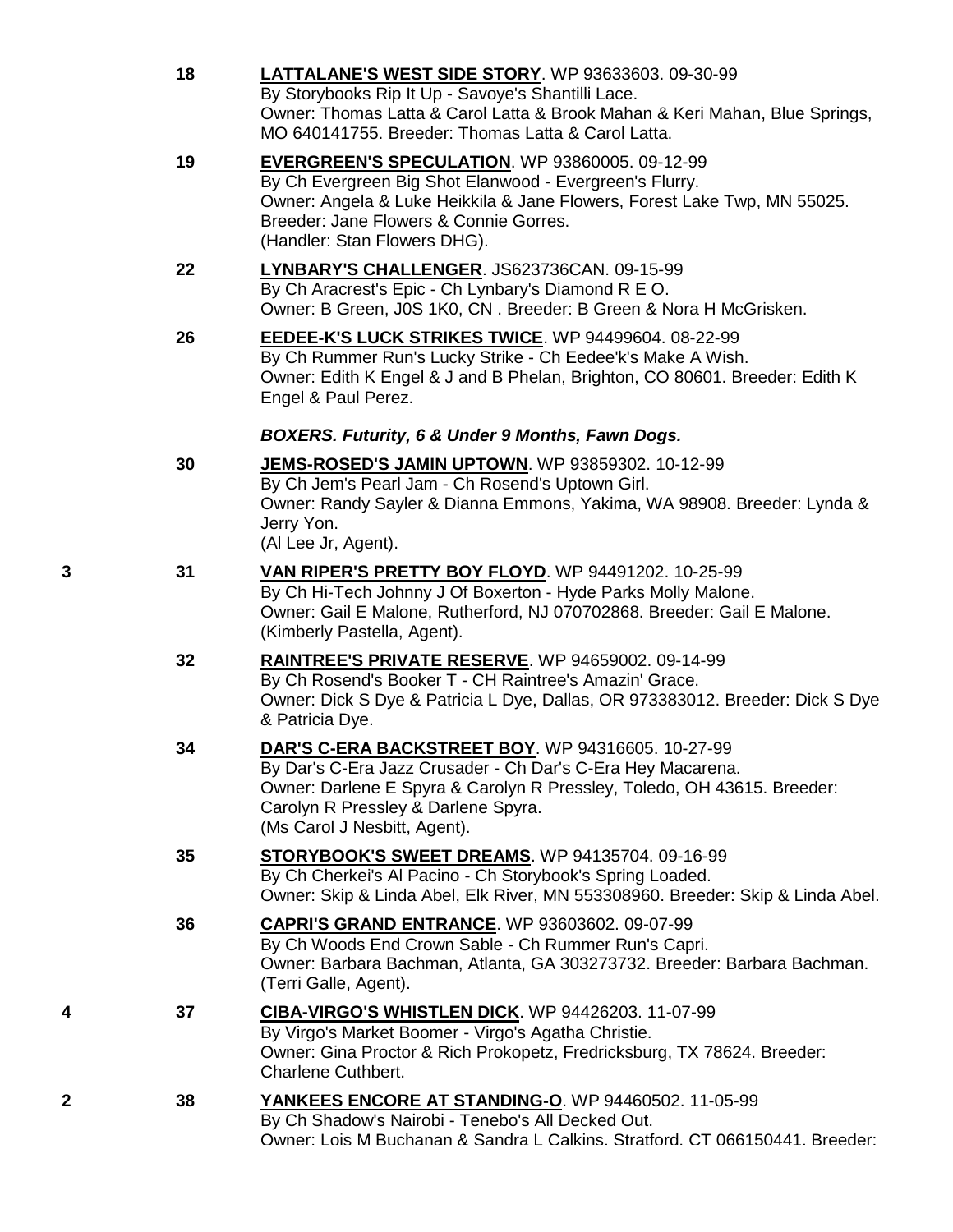|    | Margery Fogarty & Laura & Jay Fogarty.                                                                                                                                                                                                                       |
|----|--------------------------------------------------------------------------------------------------------------------------------------------------------------------------------------------------------------------------------------------------------------|
| 40 | <b>KENASHER'S FIRST CHOICE V NIVEK. WP 93705402. 09-07-99</b><br>By Ch Kenasher's Divine Wind - Ch Kenasher's Colony Lace.<br>Owner: K R Burkhamer & J M Burkhamer, Rock Hill, SC 29732. Breeder: Kenneth<br>R Johnson & Sherry Johnson.                     |
| 43 | <b>TRIFECTA'S PRIVATE GOLD DORNLEA. WP 93738409. 08-17-99</b><br>By Ch Trifecta's Touch Gold - Ch Swiftbay's Nordic Lights.<br>Owner: Patricia Russell & Karen Churchill, Veneta, OR 97487. Breeder: Karen<br>Churchill.                                     |
| 44 | <b>YANKEE'S TEDDY ROOSEVELT.</b> WP 94460503. 11-05-99<br>By Ch Shadow's Nairobi - Tenebo's All Decked Out.<br>Owner: Christine Nardo & Dennis A Nardo, Hull, MA 020452336. Breeder: Margery<br>Fogarty & Laura & Jay Fogarty.<br>(Ms Debbie Struff, Agent). |
| 45 | BROOKWOOD'S DREAM DANCER. WP 94521401. 10-19-99<br>By Ch Hi-Tech Johnny J of Boxerton - Ch Brookwood's Ivy In Snow.<br>Owner: Lee Ann Brooks & Pennie Fleming, Ghent, KY 41045. Breeder: Lee Ann<br>Brooks.<br>(Kim Pastella, Agent).                        |

- **46 [SUMMERBIRD WONDERFUL GUY](http://www.infodog.com/my/drlookup2.htm?makc=WP%2093622103&mdog=Summerbird+Wonderful+Guy&wins=all)**. WP 93622103. 09-29-99 By Ch Tejelo Reflection Of Hunter - Summerbird I Feel Stunning. Owner: Shirley H Young, Millmont, PA 17845. Breeder: Esther N Zendzian & Robert Zendzian.
- **A 48 [AVALON'S VENETIAN VALENTINO](http://www.infodog.com/my/drlookup2.htm?makc=WP%2094765201&mdog=Avalon%27s+Venetian+Valentino&wins=all)**. WP 94765201. 09-27-99 By Ch Jaque's Black Senturion - Winecountry's Sabrina. Owner: Dr Daniel Buchwald & Norra L Hansen & Robert Bezerra, Walnut Creek, CA 945964841. Breeder: Janice Boess & Lisa Smith.

#### *BOXERS. Futurity, 9 & Under 12 Months, Brindle Dogs.*

Breeder: Grace D Hallock & Stephanie & David Abraham.

(Ms Debbie Struff, Agent).

|   | 50 | <b>ENCORE'S KAZAR. WP 93228302. 07-14-99</b><br>By Ch Storybook Rip It Up - Ch Encore's Tres Cher.<br>Owner: Monica Sandoval, Brentwood, CA 94513. Breeder: Cheryl Cates.<br>(Cheryl Cates, Agent).                                                          |
|---|----|--------------------------------------------------------------------------------------------------------------------------------------------------------------------------------------------------------------------------------------------------------------|
|   | 51 | <b>PINEBROOK'S ENDEAVOR.</b> WP 93636901. 08-03-99<br>By Ch Pinebrook's Unique Blend - Ch Pinebrooks' Tiger Lilly.<br>Owner: Tom & Arlene Perret, Wooster, OH 44691. Breeder: Tom & Arlene Perret.                                                           |
|   | 52 | <b>KARJEAN N HEART ACRES CONTEMPO.</b> WP 92927601. 06-30-99<br>By Ch Logan Elm Runs At Heart Acre - Heart Acres Mistress Karjean.<br>Owner: K & G Sarvinas & Dr J Kilman & P Kilman, Catonsville, MD 21228.<br>Breeder: Dr James Kilman & Priscilla Kilman. |
|   | 54 | <b>DI BELLA'S BLACKMAIL. WP 93049901. 05-26-99</b><br>By Ch Cayman's Black Bart - Pax' Stella Nova.<br>Owner: Tina Butler, Forest Grove, OR 971168618. Breeder: Michael O'Connor &<br>Monique O'Connor.<br>(Gary Steele, Agent).                             |
| А | 55 | PEARLISLE TREFOIL EXCALIBUR. WP 93010705. 07-29-99<br>By Trefoil's Meistersinger - Trefoil's Starlight.<br>Owner: Grace D Hallock & Stephanie & David Abraham, Madison, CT 064431097.                                                                        |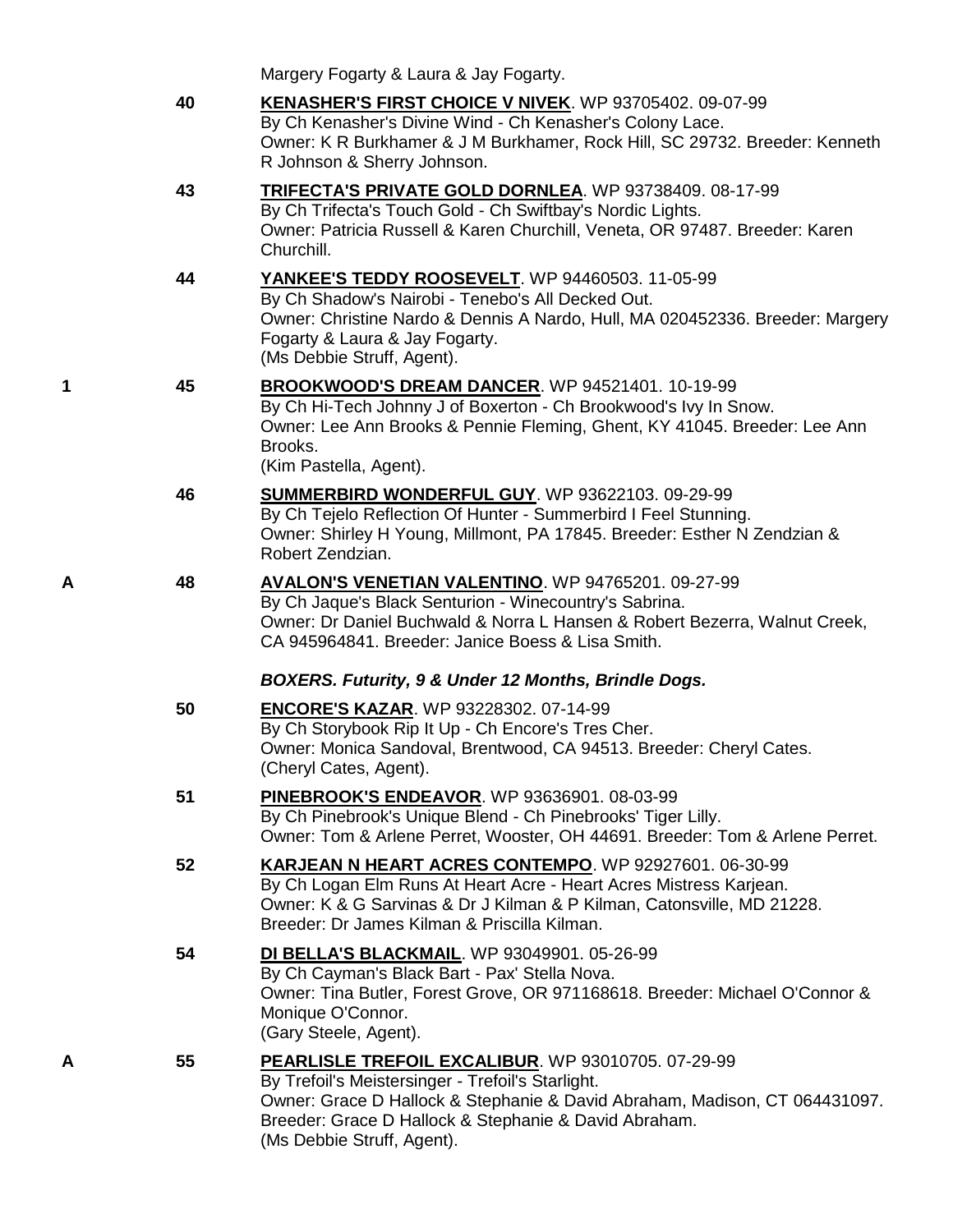| 1 | 56 | <b>SURO'S ROYAL FLUSH.</b> WP 92186102. 06-03-99<br>By Ch Syrr Run's Line Of Credit - Syrr Run's Jewel In The Sun.<br>Owner: Robert Chambliss & Susan Lichtenberger, Coker, AL 354523857. Breeder:<br>Susan A Lichtenberger & Rosemary Lichtenberger.<br>(Jack I Brown, Agent).                         |
|---|----|---------------------------------------------------------------------------------------------------------------------------------------------------------------------------------------------------------------------------------------------------------------------------------------------------------|
|   | 57 | <b>SURO'S CROWN ROYAL. WP 92186101. 06-03-99</b><br>By Ch Syrr Run's Line Of Credit - Syrr Run's Jewel In The Sun.<br>Owner: Susan & Rosemary Lichtenberger, Marietta, GA 30068. Breeder: Susan A<br>Lichtenberger & Rosemary Lichtenberger.                                                            |
| 3 | 58 | CAN-CIA'S BRILLCO OF FALCOR. WP 92717108. 07-07-99<br>By Ch Cooper of B D Star - Can-Cia's Color's of the Winds.<br>Owner: Glenn Yaeger, Columbus, OH 432358606. Breeder: Sherry Canciamille &<br>Joanne Kaiser.                                                                                        |
|   | 59 | BEE-MIKE'S PASSAGE TO EDEN. WP 93259502. 07-19-99<br>By Ch Logan's Elm Runs At Heartacre - Ch Bee Mike's Main Squeeze.<br>Owner: Harryette A & James L Eden, Woodbridge, VA 221925750. Breeder: Betty<br>& Mike Mentzer.                                                                                |
| 4 | 60 | <b>DAISAX WINMERE NOT IMPOSSIBLE HE.</b> WP 93899301. 07-20-99<br>By CH Amity Hall's Record Braker - Winmere Lady Luck.<br>Owner: Kathryn Saxon, Wakefield, MA 01880. Breeder: Kathryn Saxon & Theresa<br>Garton.<br>(Elizabeth Coviello-Davis, Agent).                                                 |
|   | 61 | <b>EVERGREEN'S TECHNO JUNGLE. WP 93912807. 07-06-99</b><br>By Ch Evergreen Big Shot Elanwood - Ch Evergreen's Flirtacious.<br>Owner: Jane E Flowers & Stanley D Flowers, Buffalo, MN 553134902. Breeder:<br>Kristi A Olson & Dean Olson & Jane Flowers.                                                 |
| 2 | 65 | <b>BRAVO'S DANCE MASTER.</b> WP 93261904. 07-30-99<br>By Ch Heart Acre's Escort In Black - Box Run's Porspect V Kiebla.<br>Owner: Susan Finley, Louisville, KY 40291. Breeder: Susan H Finley & Joyce<br>Campbell DVM.<br>(Ms Christine H Baum, Agent).                                                 |
|   | 66 | PRECISION'S JUMP N JACK FLASH. WP 92818501. 05-13-99<br>By Ch Cayman's Black Bart - Moon Valley's Rainbow Flight.<br>Owner: Doug Baker, Pelham, AL 35124. Breeder: Doug Baker.<br>(Jack I Brown, Agent).                                                                                                |
|   | 67 | <b>TREFOIL'S PUCCINI.</b> WP 93010701. 07-29-99<br>By Trefoil's Meister Singer - Trefoil's Starlight.<br>Owner: C. Brelsford & T Brelsford & S Abraham & D Abraham, Milford, CT 06460.<br>Breeder: Grace Hallock, Stephanie Abraham, David Abraham.                                                     |
|   | 68 | <b>CAN-CIA'S SOUL MAN. WP 92717107. 07-07-99</b><br>By Ch Cooper of B D-Star - Can-Cia's Color's Of The Winds.<br>Owner: JoAnne Kaiser & Sherry Canciamille, Rockford, IL 61101. Breeder: Sherry<br>Canciamille & JoAnne Kaiser.                                                                        |
|   |    | BOXERS. Futurity, 9 & Under 12 Months, Fawn Dogs.                                                                                                                                                                                                                                                       |
|   | 70 | BEE-VEE'S ROYAL HEIR OF HARLYN. WP 92632502. 06-26-99<br>By Ch High-Tech's Aristocrat - Ch Harlyn's Heirloom of EWO.<br>Owner: Wm A & Vicki C East & Joseph & Carol McGuire, Greensboro, NC 27406.<br>Breeder: Carol Mcguire & Earl Overstreet & Wm A & Vicki C East.<br>(Mr Earl W Overstreet, Agent). |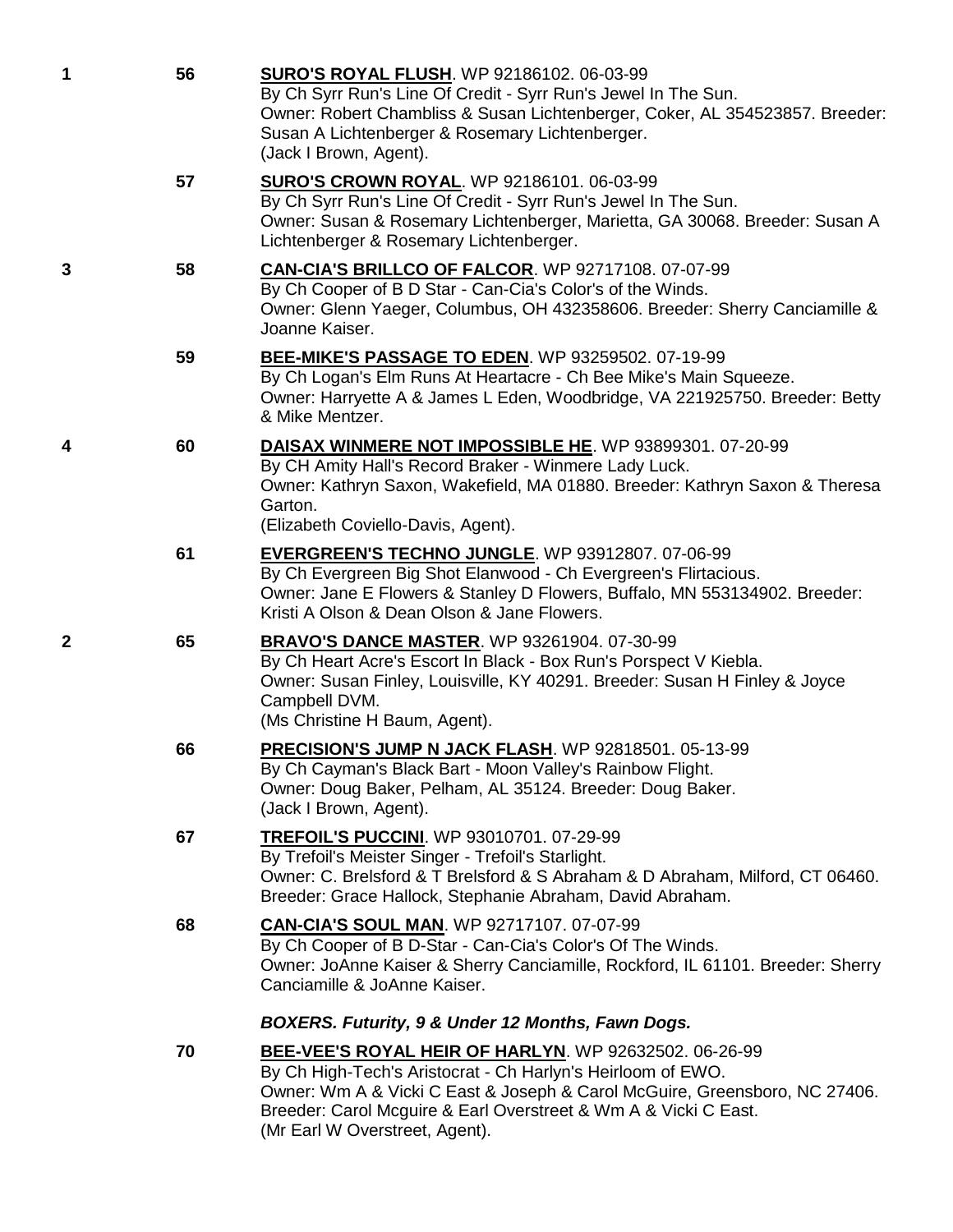|   | 71 | PAWPRINT'S PLAINLY SPOKEN. WP 92764104. 07-29-99<br>By Ch Rosend's Corporate Raider - Pawprint's Enjoy The Ride.<br>Owner: Dee Singleton & Christina Ghimenti & Phylis Snyder, Polk City, FL<br>338687034. Breeder: Todd Smith & Christina Ghimenti.<br>(Jerry Bryant, Agent).    |
|---|----|-----------------------------------------------------------------------------------------------------------------------------------------------------------------------------------------------------------------------------------------------------------------------------------|
|   | 72 | PINEBROOK'S SIGNATURE. WP 93636902. 08-03-99<br>By Ch Pinebrook's Unique Blend - Ch Pinebrook's Tiger Lilly.<br>Owner: Brenda Daniels & Ellis Hopkins, Hertford, NC 27944. Breeder: Tom &<br>Arlene Perret.<br>(Billy Greggs, Agent).                                             |
| A | 73 | <b>SCENICVU'S SOUTHERN ATTITUDE.</b> WP 92336301. 06-09-99<br>By Ch Arriba N Karjean Locomotion - CJ's Miss Holly McCarty.<br>Owner: Sherrie Black & Donita McCarty, Knoxville, TN 37921. Breeder: Don &<br>Donita McCarty.<br>(Tammy Mishler, Agent).                            |
| A | 74 | HITHER CREEK GROUND CONTROL. WP 93792302. 07-31-99<br>By Winland's Cruise Control - Tenebo's All Doubled Up.<br>Owner: Paul Reith & Jennifer Gelinas, Nantucket, MA 025541936. Breeder: Paul H<br>Reith & Patricia Gelinas.                                                       |
| 3 | 75 | VANCROFT'S MYDE IMPRESSIVE. WP 93449601. 07-31-99<br>By Ch Vancroft's Primetime - Interlude's Diamonds N Gold.<br>Owner: Deborah L Clark & Mary Simmons, Palm City, FL 349905669. Breeder:<br>Debi Bedford.<br>(Kay L Palade, Agent).                                             |
|   | 76 | <b>ELANWOOD'S WITH AUTHORITY.</b> WP 92373101. 06-05-99<br>By Ch Evergreen Notorious Elanwood - Ch Elanwood's Passionate Kisses.<br>Owner: Bliss Bancroft & Bliss VanGuilder, Lakeville, MN 55044. Breeder: Bliss<br>Bancroft & Bliss VanGuilder.<br>(Handler: Stan Flowers DHG). |
| 1 | 77 | <b>HARLYN BEE-VEE REGAL HEIR. WP 92632501. 06-26-99</b><br>By Ch Hi-Tech's Aristocrat - Ch Harlyn's Heirloom Of Ewo.<br>Owner: Joseph H & Carol S Mcguire & William & V East, Arlington, VA 222045026.<br>Breeder: Carol S Mcguire & Earl Overstreet & W & V East.                |
| 2 | 78 | KALIMAR'S DARE TO DREAM. WP 92358606. 06-25-99<br>By Ch Shadow's Nairobi - RK's Golden Halo.<br>Owner: R & D Boutillier & K Martinelli & F Martinelli, Kensington, CT 060373537.<br>Breeder: Katherine E Martinelli & Frederick Martinelli.<br>(Ms Debbie Struff, Agent).         |
| 4 | 79 | LARICH STARSTRID'R BY THE BAY. WP 94344501. 07-19-99<br>By Ch Bayview's Strides Ahead - Ch Starkist Of La Rich.<br>Owner: La Verne Howard, Beggs, OK 744210959. Breeder: La Verne Howard.<br>(Cheryl Cates, Agent).                                                               |
|   | 80 | JUST-A-WYNS HEART-THROB. WP 93226204. 08-06-99<br>By Ch Pinebrook Grand Visage - Ch Pinebrook Gabriel's Fire.<br>Owner: Mary Lynn Wynieski & Pamela Salomone, Brunswick, OH 44212. Breeder:<br>Mary Lynn Wynieski.                                                                |
| A | 81 | HIGO'S REMEMBER THE TIME. WP 92650401. 06-16-99<br>By Ch Higo's My Singular Sensation - Higo's Black Pearls.<br>Owner: Edward Hidalgo, Lansing, IL 604382338. Breeder: Edward Hidalgo.                                                                                            |
|   | 82 | ELHARLEN'S SPECIAL BLEND. JN606058CAN. 07-22-99                                                                                                                                                                                                                                   |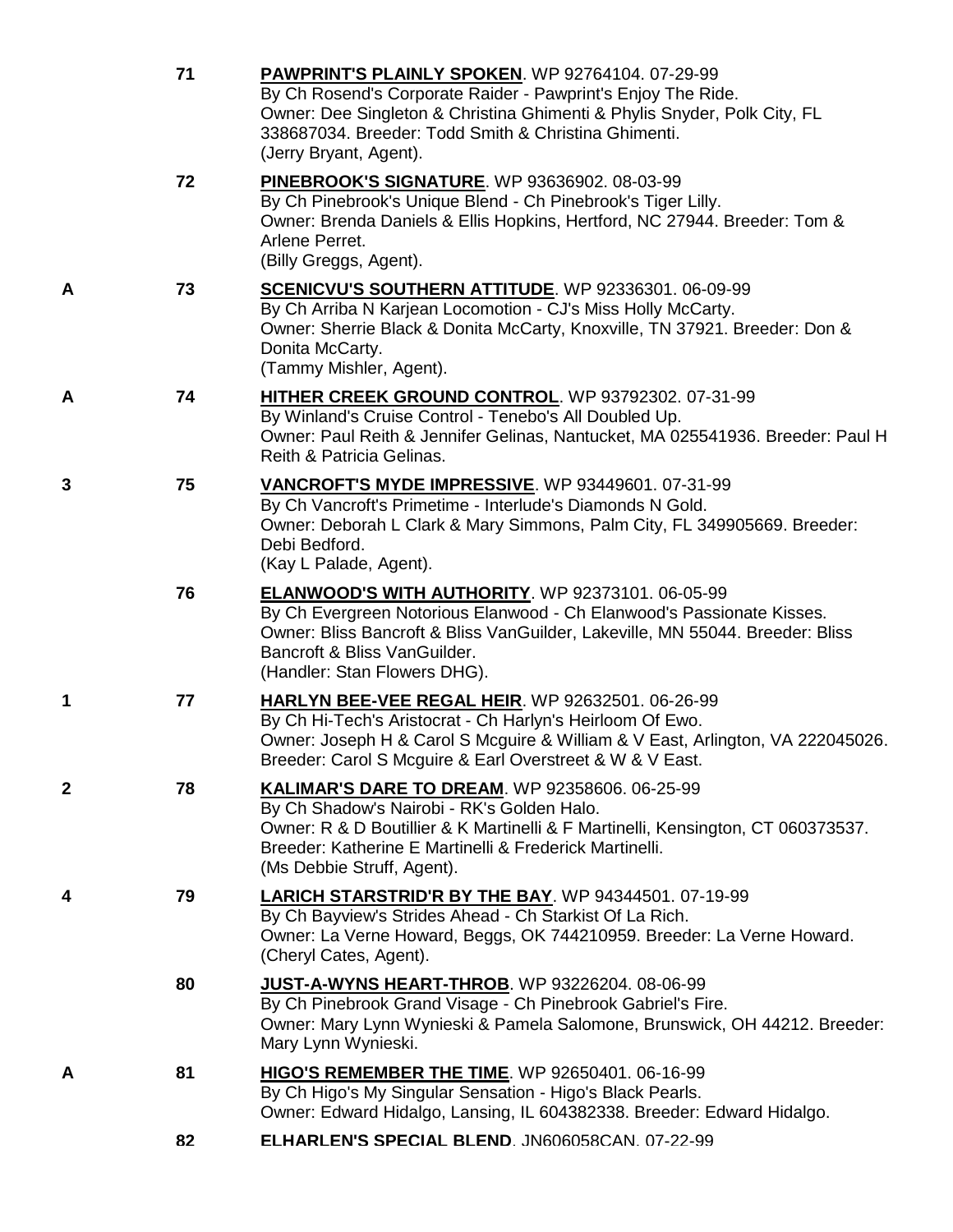|              |    | By Elharlen's Tokonatsu Vision - Elharlen's Intrigue At Jerobin.<br>Owner: Ricardo Lopes Pontes & Eduardo Aguiar & E & H Foley, CEP 22460-100,.<br>Breeder: Eleanor & Harold Foley.                                                                                          |
|--------------|----|------------------------------------------------------------------------------------------------------------------------------------------------------------------------------------------------------------------------------------------------------------------------------|
|              |    | BOXERS. Futurity, 12 & Under 15 Months, Brindle Dogs.                                                                                                                                                                                                                        |
| 1/BAF        | 85 | MOON VALLEY THATS MY STORY. WP 91376001. 04-21-99<br>By Ch Storybooks Rip It Up - Moon Valley Nightline.<br>Owner: Ida L Baum & Nancy J Schepis, Flagstaff, AZ 86004. Breeder: Ida L Baum<br>& Michael A Cantu.                                                              |
|              | 86 | <b>MI-T'S ALL THE WAY WITH LBJ.</b> WP 93029201. 03-25-99<br>By Ch Mi-T's Black Gold Of Box M - Ch Raintree's Mahogany Lady.<br>Owner: Terri Lee & Randy N Pope, Dallas, OR 973380049. Breeder: Terri Lee &<br>Randy N Pope.                                                 |
|              | 87 | MINSTREL'S MANNHEIM STEAMROLLER. WP 92048802. 05-08-99<br>By Ch Arriba Talisman Ego - Ch Scarborough Take It To The Limit.<br>Owner: Katherine S Nevius & Linda Michaels, Vienna, VA 221822101. Breeder:<br>Katherine S Nevius & Gail Collins.<br>(Marylou Hatfield, Agent). |
|              | 90 | MOON VALLLEY COVER STORY. WP 91376002. 04-21-99<br>By Ch Storybooks Rip It Up - Moon Valley Nightline.<br>Owner: Nancy Schepis & Ida Baum, Glendale, AZ 85304. Breeder: Ida L Baum &<br>Michael A Cantu.<br>(Kay Palade, Agent).                                             |
|              | 91 | LARICH'S WOODE BA STAR ALJO'S. WP 91066803. 04-26-99<br>By Ch Elharlen's Yachtsman - Once Upon A Star Of La Rich.<br>Owner: Alma Hartsell & LaVerne F Howard, Tulsa, OK 741285635. Breeder:<br>LaVerne Howard.<br>(Cindy Crawford, Agent).                                   |
| $\mathbf{2}$ | 92 | <b>SIRROCCO'S SING IT TO ME. WP 92829301. 05-04-99</b><br>By Ch Hi Tech's Aristocrat - Ch Sirrocco's Sea-Maid's Music.<br>Owner: Dr Neil & Mrs Ann Jackson & Diane R Mallett, E Greenwich, RI 02818.<br>Breeder: Dr Neil & Mrs Ann Jackson & Diane R Mallett.                |
| 4            | 94 | KAMI-KO N'KINI TOP HAT N' TAILS. WP 91739102. 04-04-99<br>By Ch Jopa's Great Gusto Of Higos - Ch Kami-Ko N' Kini's Nc O'Huffand.<br>Owner: Beverly Albert & Lois Trist, Toney, AL 357738830. Breeder: Lois Trist &<br>Beverly Albert.<br>(Jack I Brown, Agent).              |
|              | 96 | <b>BOX O JOY'S ROMANZER. WP 92863703. 05-01-99</b><br>By Ch Heart Acres Formal Attire - Box O Joy's Blazing Desire.<br>Owner: Karen Zillig & Joyce Zillig, Cinncinnati, OH 45251. Breeder: Owner.<br>(Rick Justice, Agent).                                                  |
|              | 98 | <b>ARBERDALE'S BUCK SERGEANT.</b> WP 91028503. 03-23-99<br>By Ch Bentbrook's Competitive Edge - Jopa's Lingering Melody.<br>Owner: Lisa A Lovasco, Linwood, MI 486349701. Breeder: Arthur A & Bernice F<br>Swoboda.                                                          |
|              | 99 | <b>HEART ACRES KAYLEB OF JOLIS. WP 94395901. 05-05-99</b><br>By Bellcrest Worth The Wait - Karjean's Abilene At Heart Acres.<br>Owner: James & Priscilla Kilman, Grove City, OH 431239198. Breeder: Lisa Wylie<br>& James Kilman.<br>(Ms Christine H Baum, Agent).           |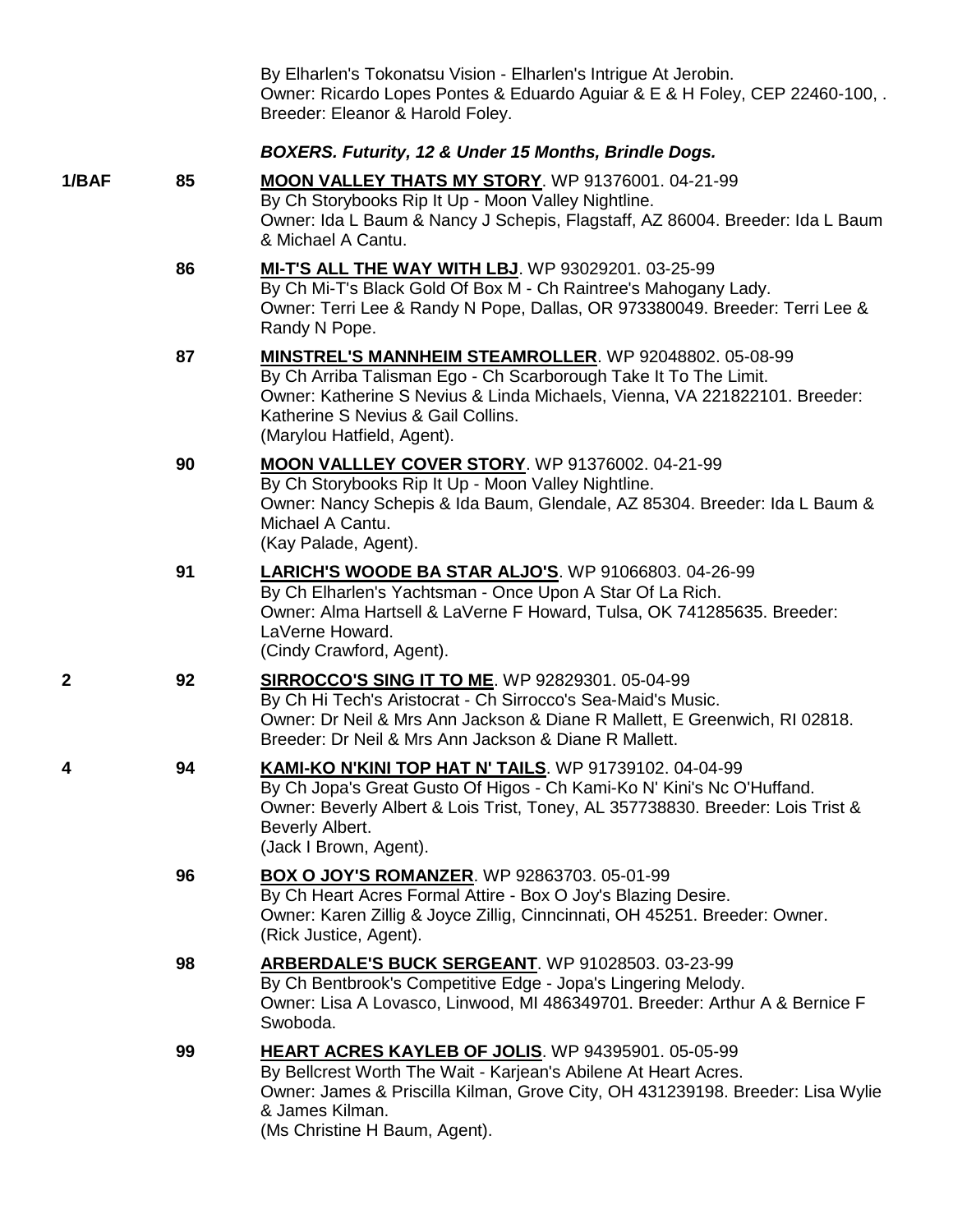|              | 103 | RYZINGSTAR'S STYLE MAKER. WP 90419001. 02-22-99<br>By Ch Jems Pearl Jam - Ch Ryzingstar Made'n Holly Lane.<br>Owner: Patricia Healy, Brighton, CO 806016203. Breeder: Howard E Engel &<br>Patricia Healy.                                                                |
|--------------|-----|--------------------------------------------------------------------------------------------------------------------------------------------------------------------------------------------------------------------------------------------------------------------------|
| 3            | 139 | MINSTREL'S MAGNUM OPUS. WP 92048801. 05-08-99<br>By Ch Arriba Talisman Ego - Ch Scarborough Take It To The Limit.<br>Owner: Katherine S Nevius, Vienna, VA 221822101. Breeder: Katherine S Nevius<br>& Gail E Collins.<br>(Christine Baum, Agent).                       |
|              |     | BOXERS. Futurity, 12 & Under 15 Months, Fawn Dogs.                                                                                                                                                                                                                       |
| 1            | 106 | <b>ASHAUD'S GRAND ILLUSION. WP 90846401. 03-12-99</b><br>By Ch Shadow's Nairobi - Thorn Crests Noel Of Ashaud.<br>Owner: Robert Helm & Alice Helm, Williamsport, PA 17701. Breeder: Ed & Peg<br>Netzband & Robert & Alice Helm.<br>(Ms Debbie Struff, Agent).            |
| 4            | 107 | LRM COSMIC RENDEVOUS. WP 90269606. 02-12-99<br>By Ch Glenroe Cosmic All Star - LRM Autum Sarande CD.<br>Owner: Linda Middagh & Kevin Middagh, Camas, WA 986079213. Breeder: Linda<br>Middagh & Kevin Middagh.<br>(Sandra Peterson, Agent).                               |
| $\mathbf{2}$ | 110 | RION'S QUOTE ME ON THAT. WP 91717903. 04-27-99<br>By Kash's Corvette - Ch Syrr Run's Line Dancer U Rion.<br>Owner: Richie Wiggers & Don Teague, Columbia, SC 29203. Breeder: Richie<br>Wiggers & Don Teague.                                                             |
|              | 111 | <b>JO-SAN'S SKY HAWK.</b> WP 91065702. 03-22-99<br>By Ch Schodandy's Cherokee Joe - Jo-San's Mayday.<br>Owner: Sandra & Joe Lynch, Broken Arrow, OK 740141566. Breeder: Sandra &<br>Joe Lynch.<br>(Cindy Crawford, Agent).                                               |
|              | 117 | ELANWOOD'S POLITICALLY CORRECT. WP 91418701. 04-06-99<br>By Ch Evergreen Notorious Elanwood - Elanwood's Cimarron Rose.<br>Owner: Bliss Bancroft & Bliss VanGuilder, Lakeville, MN 55044. Breeder: Nancy<br>Cunningham & Bliss Bancroft.<br>(Handler: Stan Flowers DHG). |
| 3            | 121 | KARMEL'S GOOD OMEN OF HARLYN. WP 92240501. 04-23-99<br>By Ch Karmel's Dream Weaver - Ch Harlyn's Encore Of Ewo.<br>Owner: Karin H Wilson, Bowie, MD 20715. Breeder: J McGuire & Carol McGuire &<br>Earl Overstreet.<br>(Mr Earl W Overstreet, Agent).                    |
|              | 124 | <b>FOXWOOD'S MASTERPIECE.</b> WP 91220105. 04-23-99<br>By Ch Woods End Time'N Again - Foxwood's Touch Of Class.<br>Owner: Irene Fox & Thomas J Boardman, Manchester, NH 031094238. Breeder:<br>Irene Fox & Thomas J Boardman.<br>(Debbie Struff, Agent).                 |
|              |     | BOXERS. Futurity, 15 & Under 18 Months, Brindle Dogs.                                                                                                                                                                                                                    |
|              | 83  | <b>ARRIBA'S IRREFUTABLE. WP 89922401. 12-28-98</b><br>By Ch Arriba Talisman Epitome - Ch Arriba's Obladee Of Huffand.<br>Owner: Terry & Vicki Agle, Freeland, MI 48623. Breeder: Dr Ted Fickes.                                                                          |
| 4            | 84  | <b>MAYAS WIZARDRY OF CAYMAN. WP 89019002. 11-17-98</b>                                                                                                                                                                                                                   |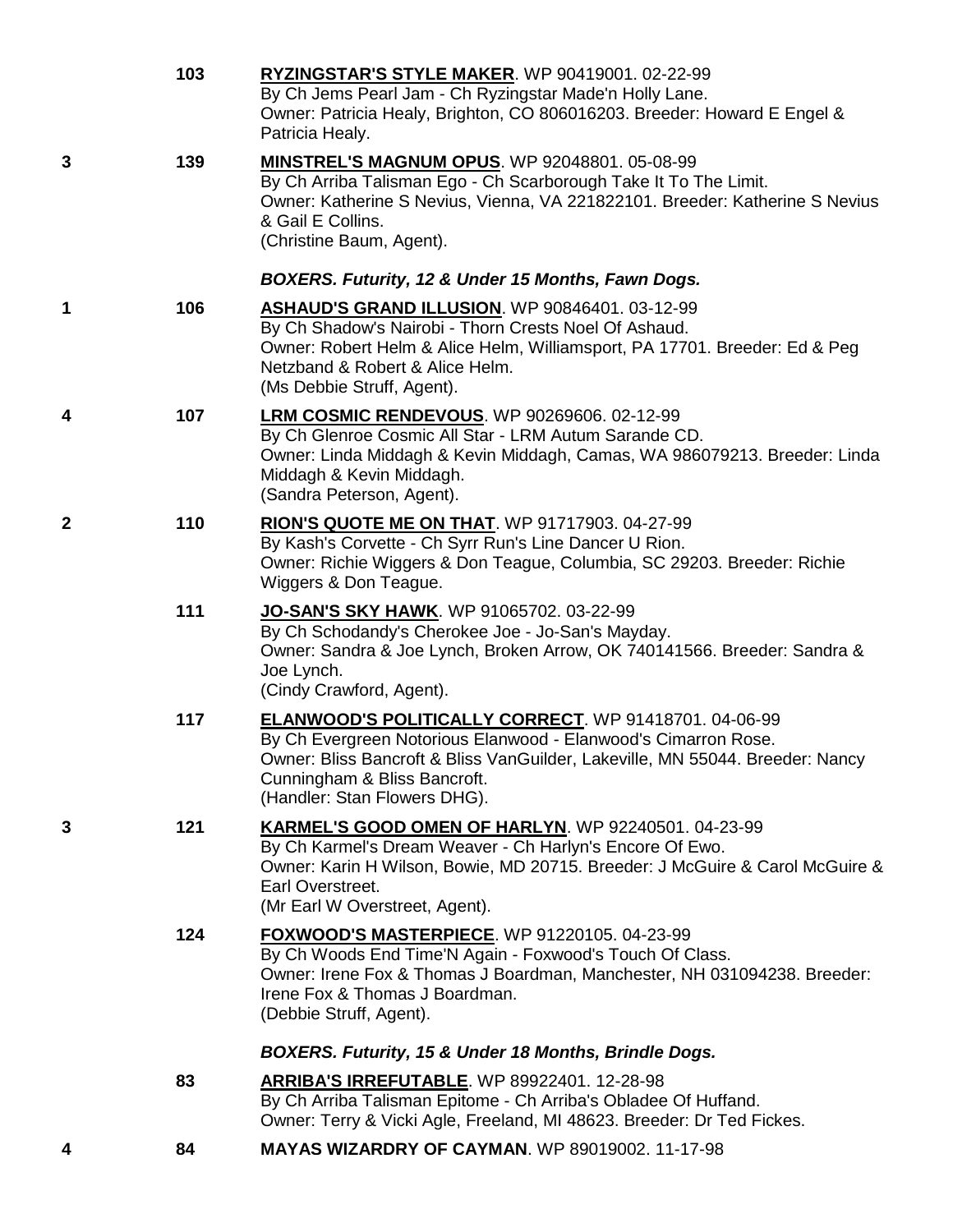|                  |     | By Ch Caymans Mac Scott - Caymans Darlin Maya.<br>Owner: Tammy Grant, Vacaville, CA 95688. Breeder: Richard E & Tammy Grant &<br>Sydney L Brown.<br>(Sondra Peterson, Agent).                                                                                                |
|------------------|-----|------------------------------------------------------------------------------------------------------------------------------------------------------------------------------------------------------------------------------------------------------------------------------|
| $\boldsymbol{2}$ | 88  | JAZZ'S BASIC BLACK ATTIRE. WP 89446601. 12-31-98<br>By Ch Heart Acres Formal Attire - Falcors Splash Dance By Jazz.<br>Owner: Sherry Lawson & Matt & Judy Altman, Columbus, OH 432290000.<br>Breeder: Sherry Lawson.<br>(Christina Baum, Agent).                             |
|                  | 93  | <b>STEPH J'S AUDACIOUS. WP 89701101. 01-23-99</b><br>By Ch Steph J's Bodacious - Steph J's Ms Indy V Hundred.<br>Owner: Stephania Jenks, Kingwood, TX 773393432. Breeder: Stephania Jenks.<br>(Terri Galle, Agent).                                                          |
| 3                | 97  | <b>MANNIX'S PROTOTYPE OF GARNSEY.</b> WP 89145901. 11-27-98<br>By Ch Cachet's Stetson Of Mannix - Hallmarks Futura.<br>Owner: Kathleen Schoyer, E Greenbush, NY 12061. Breeder: Clayton G Haviland<br>IV.<br>(Ms Debbie Struff, Agent).                                      |
|                  | 104 | <b>BULLOCK'S ELI. WP 90002305. 01-04-99</b><br>By Ch Maxl's Golden Boy - Ch Bullock's Zipporah.<br>Owner: Harley & Kay Mankins & Lori McClain, Oklahoma City, OK 73159. Breeder:<br><b>Charles G Bullock.</b>                                                                |
| 1                | 484 | CH VANCROFT-SCARBORO ZIP DRIVE. WP 90829902. 01-27-99<br>By Ch Vancroft's Primetime - Ch Scarborough Witchy Woman.<br>Owner: Deborah L Clark & Mary Simmons, Palm City, FL 349905669. Breeder:<br>Virginia Zurflieh & Marcia Adams & Debbie Clark.<br>(Kay L Palade, Agent). |
|                  |     | BOXERS. Futurity, 15 & Under 18 Months, Fawn Dogs.                                                                                                                                                                                                                           |
|                  | 108 | DIXIE'S BREHO REBEL YELL. WP 90563801. 02-05-99<br>By Ch Fowler's Cloak And Dagger - Ch Breho Heldenbrand Heartlight.<br>Owner: Brenda Stuckey & Robin Vaughan, Hampton, AR 717449617. Breeder:<br>Brenda Stuckey & Robin Vaughan.<br>(Jack I Brown, Agent).                 |
| A                | 109 | ARRIBA'S IRREPRESSIBLE. WP 89922407. 12-28-98<br>By Ch Arriba Talisman Epitome - Ch Arriba's Obladee Of Huffand.<br>Owner: Joaquim P Madeira, Allentown, PA 181021440. Breeder: Dr Ted Fickes.                                                                               |
|                  | 115 | <b>KENASHER'S CHANCE ENCOUNTER. WP 90159605. 01-07-99</b><br>By Ch Kenasher's Divine Wind - Kenashers Masked Rider.<br>Owner: Dave & Tami Westendorf, Powder Springs, GA 30127. Breeder: Victoria<br>McDuell & Ken Johnson & Sherry Johnson.<br>(Sherry Johnson, Agent).     |
|                  | 116 | <b>STRAWBERRY'S DEJA VU. WP 88953603. 12-27-98</b><br>By Ch Strawberry's Conquistador - Ch Strawberry's Flamenco.<br>Owner: Bruce E & Judith T Voran, Strawberry, AZ 85544. Breeder: Bruce Voran &<br>Judith Voran.<br>(Mr. Michael Shepherd, Agent).                        |
| 3                | 118 | <b>KREYON'S ON COMMAND.</b> WP 90675601. 01-11-99<br>By Ch Hi-Tech's Aristocrat - Ch Kreyon's French Silk.<br>Owner: LaRelle A Clark & Margaret O Krey & David Miller, Davidsonville, MD<br>21035. Breeder: David & Andrea Miller & Margaret Krev.                           |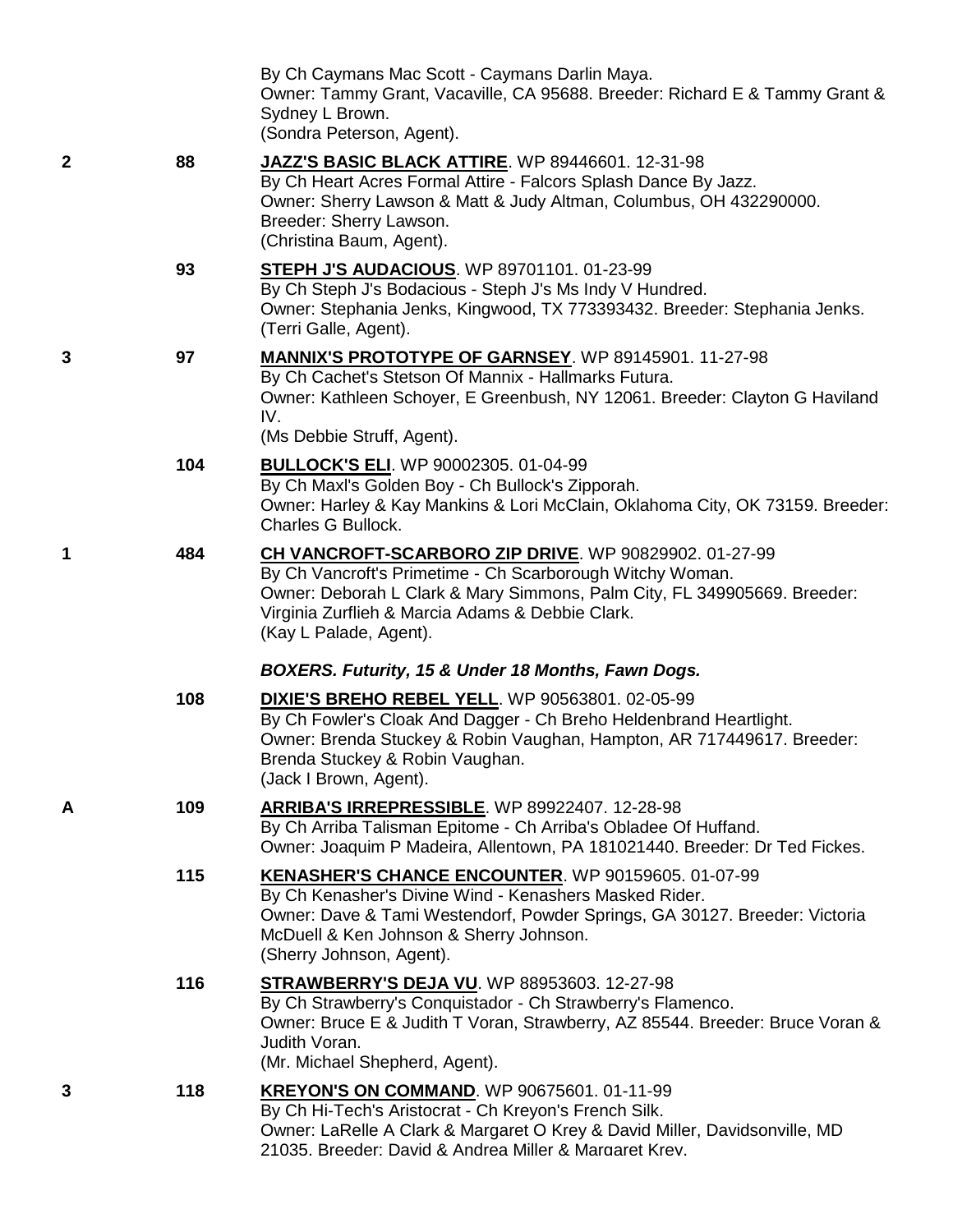(Mrs Marylou Hatfield, Agent).

|   | 119 | <b>DAPPER'S SEAWIND TYPHOON.</b> WP 89124506. 01-03-99<br>By Ch Dapper's Boston Brahmin - Talisman Arriba Silverlining.<br>Owner: Cristine M Smith, Hampstead, NH 03841. Breeder: P McMahan & P<br>McDowell.                                                          |
|---|-----|-----------------------------------------------------------------------------------------------------------------------------------------------------------------------------------------------------------------------------------------------------------------------|
|   | 120 | SIR CHARLES OF THE RIDGE. WP 89905302. 12-31-98<br>By Ch Josha's Linebacker CD - Syrr Run's Gold Nugget.<br>Owner: Barbara & Harry Cotton, Ashtabula, OH 44004. Breeder: Harry W Cotton &<br>Barbra A Cotton.                                                         |
|   | 123 | <b>BARGARY'S BURIED TREASURE.</b> WP 88525801. 11-15-98<br>By Rochils Viva Maxx - Ch Lonestar's Tallahassee.<br>Owner: Barbara Wadge & Gary Wadge, Lacombe, LA 704453616. Breeder:<br>Barbara Wadge & Gary Wadge.<br>(Terri Galle, Agent).                            |
|   | 126 | <b>ENCORE'S SHERIDAN.</b> WP 89117102. 12-26-98<br>By Ch Candy Kisses Chevy Blazer - Ch Encore's Allure.<br>Owner: Cheryl A Cates, Exeter, CA 93221. Breeder: Cheryl A Cates.                                                                                         |
|   | 127 | YANKEES SHADOW OF STANDING O. WP 90704202. 02-05-99<br>By Ch Shadow's Nairobi - Tenebo's All Decked Out.<br>Owner: Margaret Rogers, Mooresville, NC 28115. Breeder: Margery & Laura<br>Fogarty & Jay Fogarty.<br>(Rick Justice, Agent).                               |
|   | 130 | KENASHER HICKORY TAVERN. WP 90159602. 01-07-99<br>By Ch Kenasher's Divine Wind - Kenashers Masked Rider.<br>Owner: Ken Johnson & Sherry Johnson, Buford, GA 30519. Breeder: V McDuell &<br>K Johnson & S Johnson.                                                     |
| 1 | 151 | YANKEE'S PRIDE AT STANDING-O. WP 90704201. 02-05-99<br>By Ch Shadow's Nairobi - Tenebo's All Decked Out.<br>Owner: Margery Fogarty & Ronald MacDonald, Leominster, MA 01435. Breeder:<br>Margery Fogarty & Laura Fogarty & Jay Fogarty.<br>(Ms Debbie Struff, Agent). |
|   | 185 | <b>EWO'S REFLECTION OF BREAKER. WP 89568701. 01-16-99</b><br>By Ch EWO's Nice And Easy - EWO's Chelsea.<br>Owner: Earl W Overstreet, Bedford, VA 245233829. Breeder: Earl W Overstreet.                                                                               |
| 2 | 537 | CH HALLMARK'S FRESH STRAWBERRY. WP 89407501. 12-28-98<br>By Ch Strawberry's Medalist - Ch Strawberry's Legacy.<br>Owner: Jeffery Bennett, Riverside, CA 925065770. Breeder: Jeffery Bennett & B<br>Voran & J Voran.<br>(Gary Steele, Agent).                          |
| 4 | 555 | <b>CH ENCORE'S STETSON.</b> WP 89117101. 12-26-98<br>By Ch Candy Kisses Chevy Blazer - Ch Encore's Allure.<br>Owner: Joanne Hutchins & Hannelore Renno, Ramona, CA 920651649. Breeder:<br>Cheryl Cates.                                                               |
|   |     | <b>BOXERS. Futurity, 6 &amp; Under 9 Months, Brindle Bitches.</b>                                                                                                                                                                                                     |
|   | 192 | <b>BREHO WINDWOOD E Z PASSION. WP 93965903. 10-13-99</b><br>By Ch Breho Sanjac E Z Travlin - Sudy's Splash of Flash.<br>Owner: Shirley Stanton & Brenda Stuckey, Kinder, LA 706486000. Breeder: Susan<br>Hollis & Brenda Stuckey.<br>(Susan Kelly, Agent).            |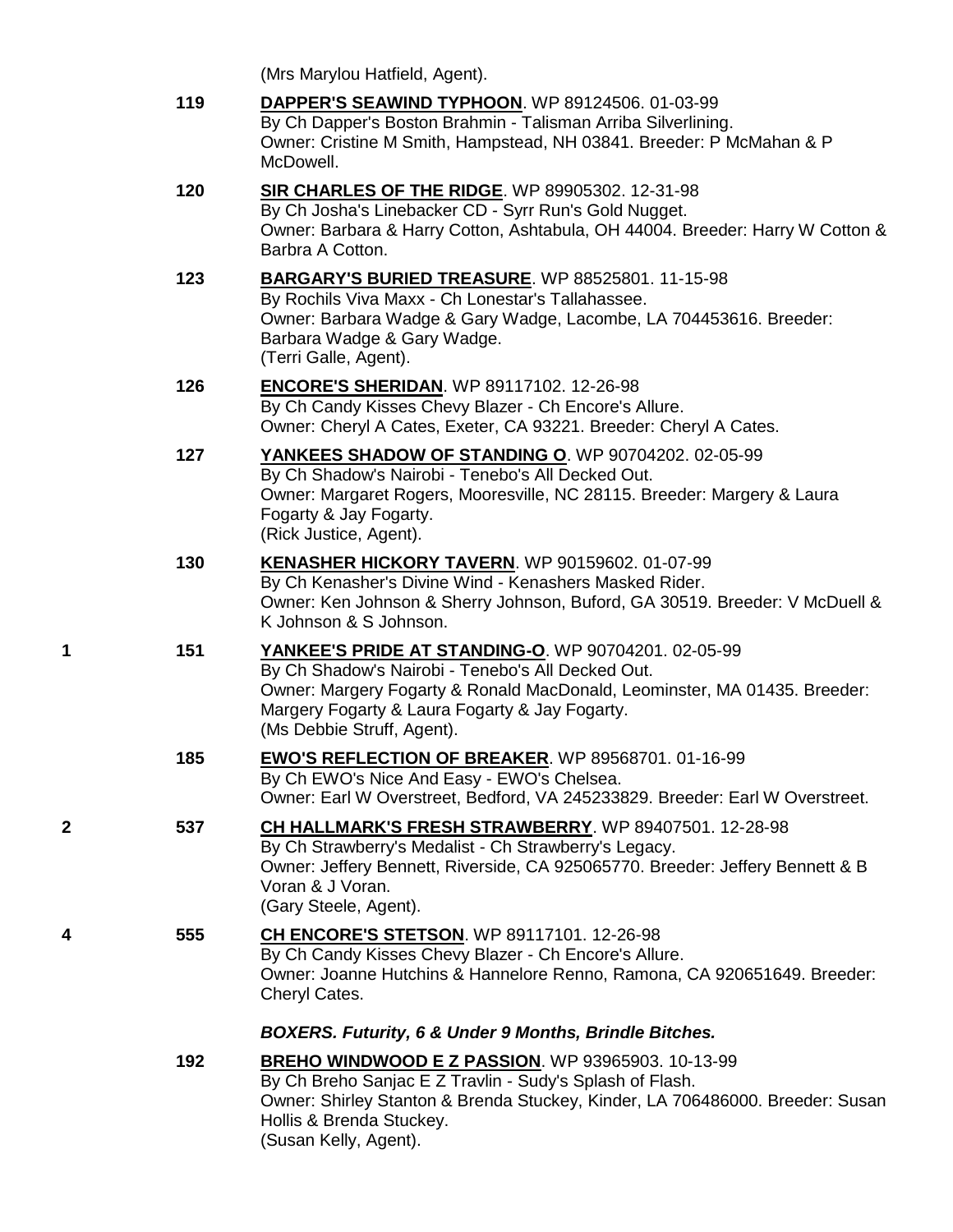| 2 | 193 | RENNO'S RAVE ABOUT ME. WP 94773702. 09-02-99<br>By Ch Renno's Don't Go There - Ch Renno's Rave Review.<br>Owner: Hannelore Renno, Mira Loma, CA 917520003. Breeder: Hannelore Renno<br>& G Steele.<br>(James Bettis, Agent).                                        |
|---|-----|---------------------------------------------------------------------------------------------------------------------------------------------------------------------------------------------------------------------------------------------------------------------|
|   | 194 | <b>MGM'S CINDERELLA.</b> WP 93340002. 08-15-99<br>By Ch Cayman's Black Bart - Lyndell's Going To Disney.<br>Owner: Felice Chait & Burton Chait, Rock Tavern, NY 125750068. Breeder:<br>Michael & Monique O'Connor & Susan Hoover.<br>(Mrs Carmen N Skinner, Agent). |
|   | 195 | <b>STORYBOOK'S PATSY CLINE.</b> WP 94135702. 09-16-99<br>By Ch Cherkei's Al Pacino - Ch Storybooks Spring Loaded.<br>Owner: Skip & Linda Abel, Elk River, MN 553308960. Breeder: Skip & Linda Abel.                                                                 |
|   | 196 | <b>SILKWOOD'S FOREVER AUTUMN. WP 93713302. 09-08-99</b><br>By Ch Logan Elm Runs at Heart Acre - Ch Silkwood's Abyssinia.<br>Owner: Cindy Peterson, Rockport, MA 019661404. Breeder: Karen A Ontell &<br>Jeffrey L Ontell.                                           |
|   | 198 | <b>LATTALANE'S LOVE STORY.</b> WP 93633602. 09-30-99<br>By Storybooks Rip It Up - Savoye's Shantilli Lace.<br>Owner: Thomas Latta & Carol Latta, Blue Springs, MO 640141755. Breeder:<br>Thomas Latta & Carol Latta.                                                |
|   | 199 | <b>EVERGREEN'S CELEBRATION.</b> WP 93860003. 09-12-99<br>By Ch Evergreen Big Shot Elanwood - Evergreen's Flurry.<br>Owner: Jane E & Stanley D Flowers, Buffalo, MN 55313. Breeder: Jane Flowers &<br>Connie Gorres.<br>(Handler: Stan Flowers DHG).                 |
|   | 200 | <b>EVERGREEN'S ANTICIPATION.</b> WP 93860004. 09-12-99<br>By Ch Evergreen Big Shot Elanwood - Evergreen's Flurry.<br>Owner: Jane E & Stanley D Flowers, Buffalo, MN 55313. Breeder: Jane Flowers &<br>Connie Gorres.<br>(Handler: Stan Flowers DHG).                |
| 1 | 201 | ARACREST'S ELECTRA. JS623738CAN. 09-15-99<br>By Ch Aracrest's Epic - Ch Lynbary's Diamond Rio.<br>Owner: Norah McGriskin, L1N 1B5, CN. Breeder: Norah McGriskin & Barry Greer.                                                                                      |
| Α | 202 | ARACREST MOUSEKATEER. JU615267CAN. 10-18-99<br>By Ch Aracrest's W Disney - Ch Aracrest Chanel.<br>Owner: Norah McGriskin, Whitby Ont, LIN1BS. Breeder: Norah McGriskin.                                                                                             |
|   | 203 | EVERYBODY'S IRISH PAPER GOLD. WP 93544101. 09-01-99<br>By Ch Kreyons Burnished Gold - Ch Kreyons Nonpareil.<br>Owner: Suzanne Workman, Westminster, MD 211583117. Breeder: Margaret O<br>Krey.<br>(Ms Christine H Baum, Agent).                                     |
|   | 204 | BITWYN'S SWEETEST TABOO. WP 93937503. 09-05-99<br>By Ch Triple Crown's Ultimat Warrior - Bitwyn's Unforgetable.<br>Owner: Dr J Samuel Bitler & Winifred J Bitler & D & A Maney, Andover, MA<br>018102912. Breeder: Dr J Samuel & Winifred J Bitler & Dan & Allison. |
|   | 205 | FLASHPT'S BASIC INSTINCT OF KATEAU. WP 94544503. 10-18-99<br>By Ch Flashpoint's Maybe Memphis - Ajay's Day Dreaming.<br>Owner: C & M Chiaurro, Edwardsville, IL 62025. Breeder: Kathy Breau & C Cook &<br>M Chiaurro.                                               |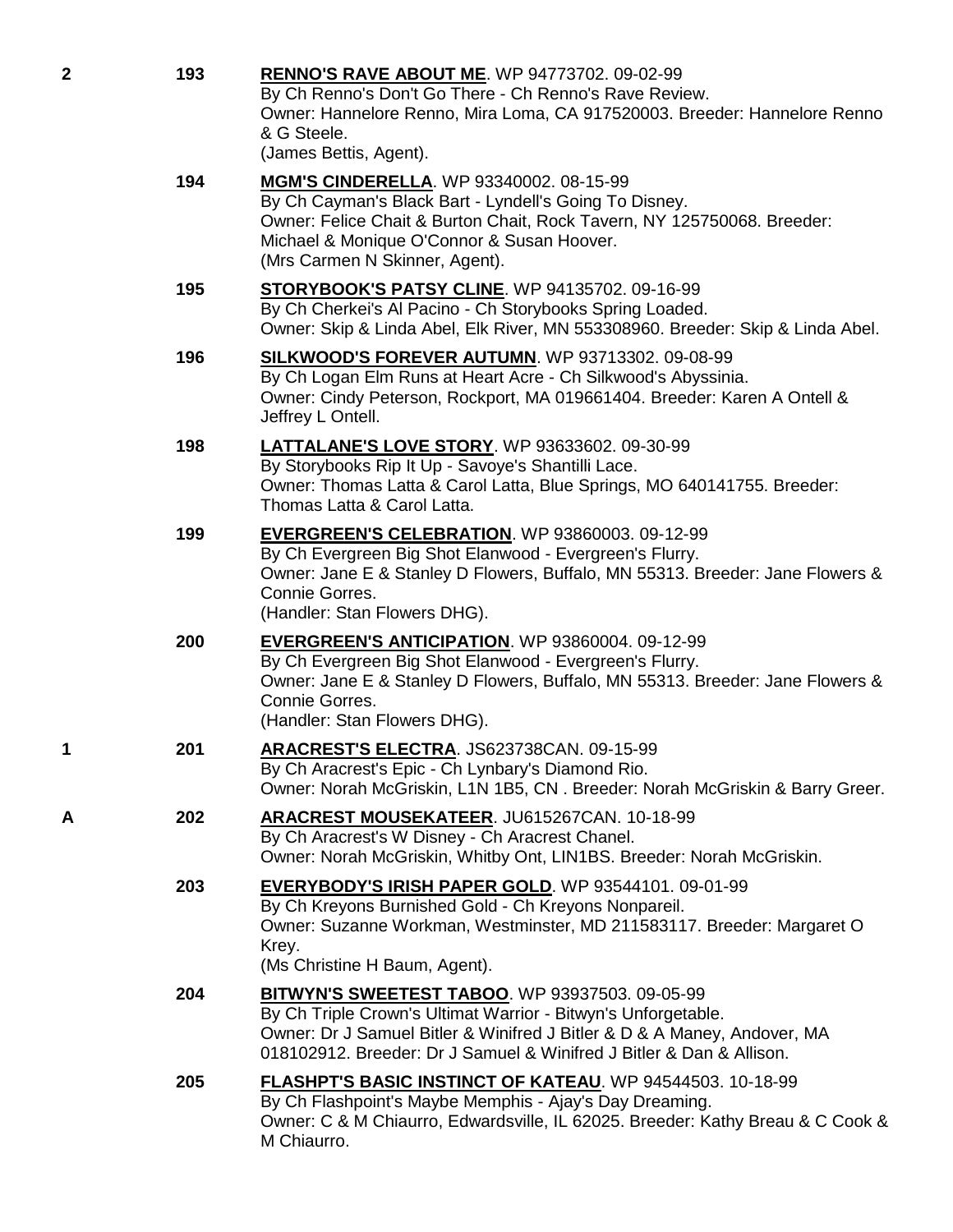|             | 206 | <b>EEDEE-K'S WISH FOR LUCK.</b> WP 94499602. 08-22-99<br>By Ch Rummer Run's Lucky Strike - Ch EEDEE-K's Make A Wish.<br>Owner: Edith K Engel, Brighton, CO 80601. Breeder: Edith K Engel & Paul Perez.                                                                           |
|-------------|-----|----------------------------------------------------------------------------------------------------------------------------------------------------------------------------------------------------------------------------------------------------------------------------------|
| 4           | 207 | <b>INTERLUDE'S I'M ALRITE THANKQUE. WP 93725608. 09-11-99</b><br>By Thankque Field of Dreams - Interlude's Sound of Kanabec.<br>Owner: Donna Joste & Dorothy Bryant, St Louis, MO 63123. Breeder: L Lecomte,<br>N Haineault, T Camp, Dorothy Bryant.<br>(Jerry W Bryant, Agent). |
| $\mathbf 2$ | 208 | <b>EEDEE-K'S KISS FOR LUCK.</b> WP 94499601. 08-22-99<br>By Ch Rummer Run's Lucky Strike - Ch EEDEE-K's Make A Wish.<br>Owner: Edith K Engel & Paul Perez, Brighton, CO 80601. Breeder: Edith K Engel &<br>Paul Perez.                                                           |
| 3           | 209 | HI-STAND'S SIGNATURE OF SARKEL. WP 93462401. 09-14-99<br>By Ch Sarkel's Strength For Hi-Stands - Hi-Stand's Raze Of The Sun.<br>Owner: Charlie Hays, Paola, KS 660711547. Breeder: Charlie Hays & Patt & Bruce<br>Ludwick.<br>(Cheryl Cates, Agent).                             |
|             |     | BOXERS. Futurity, 6 & Under 9 Months, Fawn Bitches.                                                                                                                                                                                                                              |
|             | 213 | YANKEES GIFT FROM STANDING-O. WP 94460504. 11-05-99<br>By Ch Shadow's Nairobi - Tenebo's All Decked Out.<br>Owner: Ray Wainwright & Julia Wainwright, Bethel, NC 278120234. Breeder:<br>Margery Fogarty & Laura Fogarty & Jay Fogarty.<br>(Mr Earl W Overstreet, Agent).         |
|             | 214 | DAR'S C-ERA ALWAYS-N-SYNC. WP 94316606. 10-27-99<br>By Dar's C-Era Jazz Crusader - Ch Dar's C-Era Hey Macarena.<br>Owner: Darlene E Spyra & Carolyn R Pressley, Toledo, OH 43615. Breeder:<br>Carolyn R Pressley & Darlene Spyra.<br>(Ms Carol J Nesbitt, Agent).                |
| 1           | 215 | STANDING-O DEBUT BY YANKEE. WP 94460501. 11-05-99<br>By Ch Shadow's Nairobi - Tenebo's All Decked Out.<br>Owner: Pamela Shaw-George, S Hamilton, MA 019822716. Breeder: Margery<br>Fogarty & Laura Fogarty.<br>(Ms Debbie Struff, Agent).                                        |
| Α           | 217 | <b>NORTHWOODS ESPRIT.</b> WP 94413802. 10-09-99<br>By Northwoods Pilot In Command - Northwoods Constellation.<br>Owner: Sherryl Schultz, Bay City, MI 487069308. Breeder: Sherryl Schultz.                                                                                       |
| 4           | 218 | <b>BROOKWOOD'S AUTUMN REFLECTION.</b> WP 94521403. 10-19-99<br>By Hi-Tech Johnny J Of Boxerton - Ch Brookwood's Ivy In Snow.<br>Owner: Gail & Tim Alix, Moodus, CT 06469. Breeder: Lee Ann S Brooks & Pennie<br>Fleming.<br>(Ms Kimberly Pastella, Agent).                       |
|             | 219 | KELLY'S DARLIN DEIDRA. WP 93788001. 09-19-99<br>By Ch Shalsade's Blazing Bullet - Ch Clovate's Princess of Nobility.<br>Owner: Susan L Kelly, Kenner, LA 700627009. Breeder: Susan L Kelly.                                                                                      |
|             | 220 | KENASHER'S BLESSED ASSURANCE. WP 93705403. 09-07-99<br>By Ch Kenasher's Divine Wind - Ch Kenasher's Colony Lace.<br>Owner: Dave & Tami Westendorf & Ken & Sherry Johnson, Powder Springs, GA<br>30127. Breeder: Ken & Sherry Johnson.                                            |
|             | 221 | BOXWOODS EMERALD KEEPSAKE. WP 94318202. 09-30-99                                                                                                                                                                                                                                 |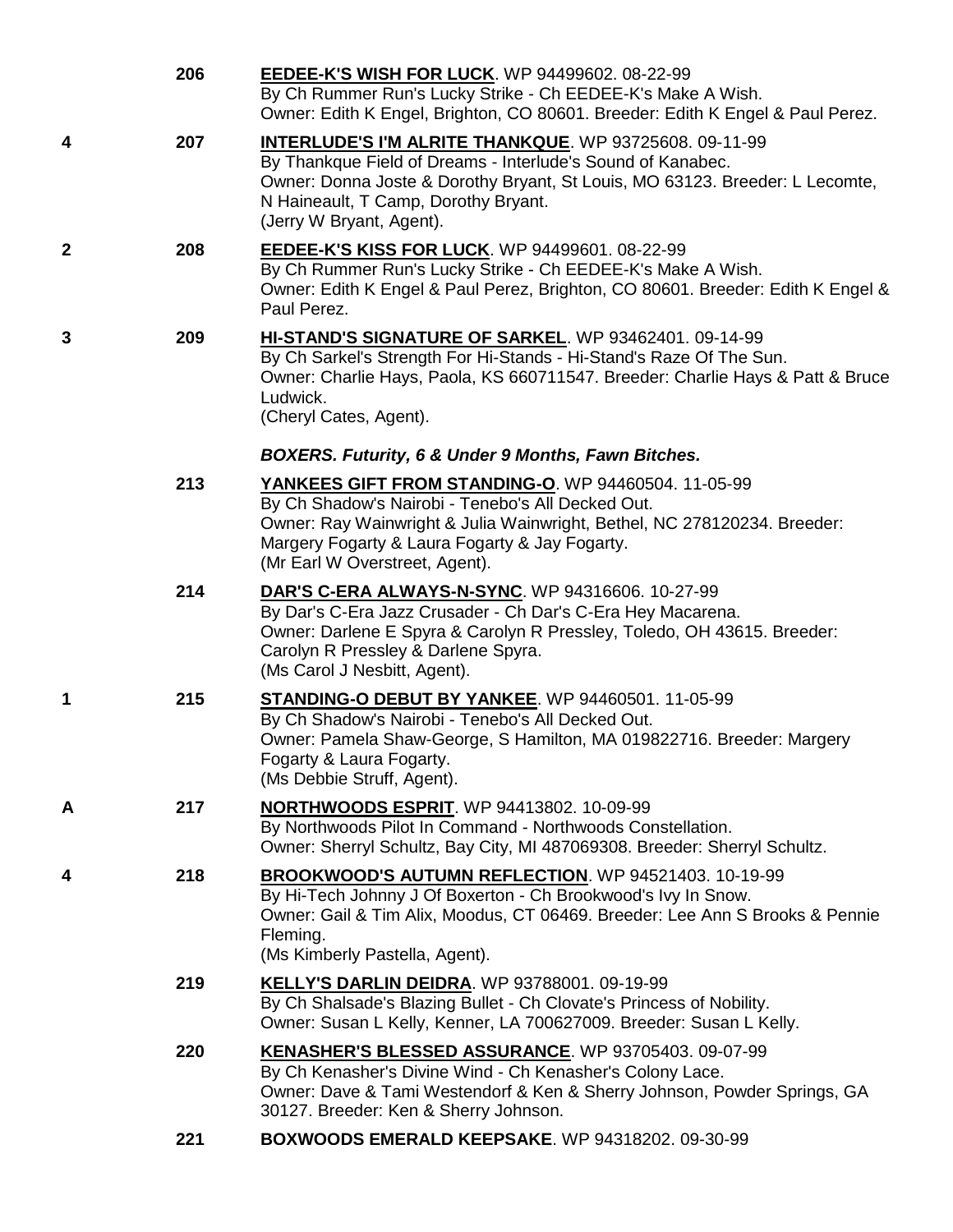By Ch Rummer Runs Ticker Tape - Ch Boxwoods Emerald Lady. Owner: Sallie L Peters & Susan C Peters, Warrior, AL 35180. Breeder: Sallie L Peters & Susan C Peters. (Rick Justice, Agent).

- **222 [CACKET'S IMAGE OF GARNSEY](http://www.infodog.com/my/drlookup2.htm?makc=WP%2094310002&mdog=Cacket%27s+Image+Of+Garnsey&wins=all)**. WP 94310002. 10-01-99 By Ch Garnsey's Ultinatum - Jacquet's Max Factor D'Cacket. Owner: Clayton G Haviland IV, Andover, CT 06232. Breeder: Lou Ann Tibbets-Ridings & Len Magowitz.
- **223 [EVERGREEN'S JUBILATION](http://www.infodog.com/my/drlookup2.htm?makc=WP%2093860002&mdog=Evergreen%27s+Jubilation&wins=all)**. WP 93860002. 09-12-99 By Ch Evergreen Big Shot Elanwood - Evergreen's Flurry. Owner: Joe & Cathy Brost & Jane Flowers, St Paul, MN 55116. Breeder: Connie L Gorres & Jane Flowers. (Handler: Stan Flowers DHG).
- **2 225 [CACHET'S REFLECTION](http://www.infodog.com/my/drlookup2.htm?makc=WP%2094310001&mdog=Cachet%27s+Reflection&wins=all)**. WP 94310001. 10-01-99 By Ch Garnsey's Ultimatum - Jacquet's Max Factor D'Cachet. Owner: Lou-Ann Tibbitts-Ridings & Len Magowitz, Troy, NY 12180. Breeder: Lou-Ann Tibbitts-Ridings & Len Magowitz.
- **3 228 [SILKWOOD'S STEP ASIDE](http://www.infodog.com/my/drlookup2.htm?makc=WP--83167004&mdog=Silkwood%27s+Step+Aside&wins=all)**. WP--83167004. 09-08-99 By Ch Logan Elm Runs At Heart Acre - Ch Silkwood's Abyssinia. Owner: Karen A Ontell & Jeffrey L Ontell, Boxford, MA 01921. Breeder: Karen A Ontell & Jeffrey L Ontell.
	- **231 [BITWYN'S JEZEBEL](http://www.infodog.com/my/drlookup2.htm?makc=WP%2093937502&mdog=Bitwyn%27s+Jezebel&wins=all)**. WP 93937502. 09-05-99 By Ch Triple Crown Ultimate Warrior - Bitwyn's Unforgetable. Owner: Dr J Samuel & Winifred J Bitler & D & A Maney, Andover, MA 018102912. Breeder: Winifred Bitler & Samuel Bitler & D & A Maney.
	- **233 [BROOKWOOD'S MAGNOLIA STAR](http://www.infodog.com/my/drlookup2.htm?makc=WP%2094521404&mdog=Brookwood%27s+Magnolia+Star&wins=all)**. WP 94521404. 10-19-99 By Ch Hi-Tech Johnny J Of Boxerton - Ch Brookwood's Ivy In Snow. Owner: Lee Ann Brooks & Pennie Fleming, Ghent, KY 41045. Breeder: Lee Ann Brooks.
	- **234 [BROOKWOOD'S MYSTIC VISION](http://www.infodog.com/my/drlookup2.htm?makc=WP%2094521406&mdog=Brookwood%27s+Mystic+Vision&wins=all)**. WP 94521406. 10-19-99 By Ch Hzi-Tech Johnny J of Boxerton - Ch Brookwood's Ivy In Snow. Owner: Lee Ann Brooks & Pennie Fleming, Ghent, KY 41045. Breeder: Lee Ann Brooks.
	- **235 [CIBA'S DIMITY SWEETHEART](http://www.infodog.com/my/drlookup2.htm?makc=WP%2094426201&mdog=Ciba%27s+Dimity+Sweetheart&wins=all)**. WP 94426201. 11-07-99 By Ch Virgo's Market Boomer - Ch Virgo's Agatha Christie. Owner: Charlene Cuthbert, Austin, TX 787451572. Breeder: Charlene Cuthbert.
	- **236 [FLASHPOINT'S ENVY OF KATEAU](http://www.infodog.com/my/drlookup2.htm?makc=WP%2094544502&mdog=Flashpoint%27s+Envy+of+Kateau&wins=all)**. WP 94544502. 10-18-99 By Ch Flashpoints Maybe Memphis - Ajays Day Dreaming. Owner: Kathleen Breau, Helena, OH 43435. Breeder: Kathleen Breau, Christa Cook & Michael Chiarro. (Christa Cook, Agent).
	- **237 [JUST A WYN'S HERE COME TROUBLE](http://www.infodog.com/my/drlookup2.htm?makc=WP--96289303&mdog=Just+A+Wyn%27s+Here+Come+Trouble&wins=all)**. WP--96289303. 10-10-99 By Just A Wyn's Trouble Shooter - Jazz's Gossamer Tux. Owner: Laura Reed & Marylynn Wynieski, Wakeman, OH 44889. Breeder: Sherry Johnson.
- **A 238 [NORTHWOODS EXPRESSION OF JOY](http://www.infodog.com/my/drlookup2.htm?makc=WP%2094413803&mdog=Northwoods+Expression+Of+Joy&wins=all)**. WP 94413803. 10-09-99 By Northwoods Pilot In Command - Northwoods Constellation. Owner: Sherryl Schultz, Bay City, MI 487069308. Breeder: Sherryl Schultz.

# *BOXERS. Futurity, 9 & Under 12 Months, Brindle Bitches.*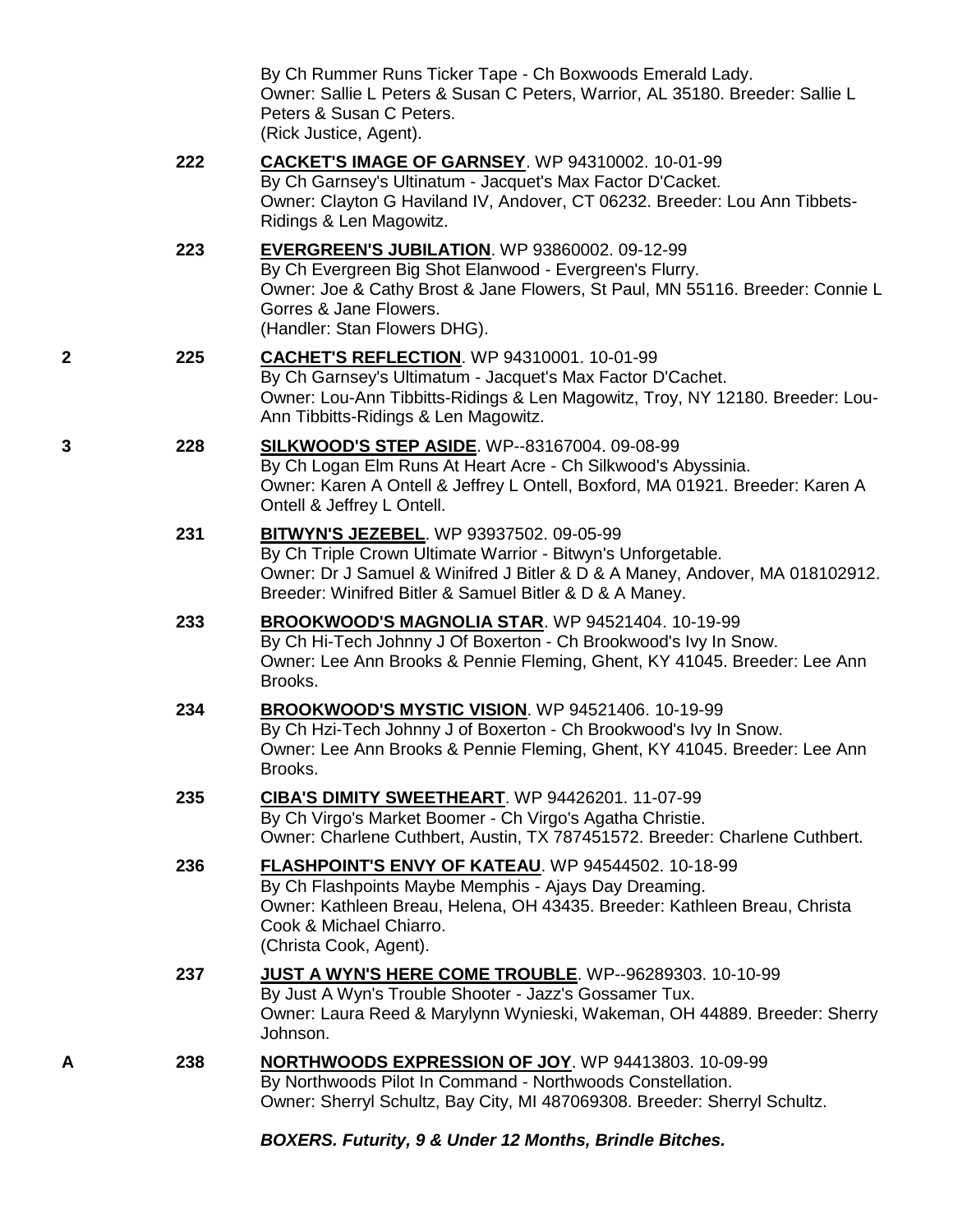| 1            | 243 | PINEBROOK'S ENYA. WP 93636801. 07-27-99<br>By Ch Pinebrook's Determination - Pinebrook's Temptation.<br>Owner: Billy C Greggs & Tom & Arlene Perret, Wooster, OH 446911223. Breeder:<br>Tom Perret & Arlene Perret.<br>(S, Agent).                            |
|--------------|-----|---------------------------------------------------------------------------------------------------------------------------------------------------------------------------------------------------------------------------------------------------------------|
| $\mathbf{2}$ | 246 | <b>OMEGA'S JASMINE.</b> WP 92757004. 07-13-99<br>By Ch Omega's Hell Fire - Ch Omega's Envy Of Wit's End.<br>Owner: Lucille Jackson & James L Jackson, Oakton, VA 221242001. Breeder:<br>Lucille Jackson & James Jackson.<br>(Stanley Flowers, Agent).         |
| 4            | 247 | RAINEYLANE'S CHESTNUT. WP 92408403. 06-30-99<br>By Ch Raineylane's Jackson Browne - Ch Raineylane's Dressed To Kill.<br>Owner: Jack I & Bridget J Brown, Pelham, AL 35124. Breeder: D Kleiber.                                                                |
| A            | 249 | PEARLISLE TREFOIL ON A DARE. WP 93010704. 07-29-99<br>By Trefoil's Meistersinger - Trefoil's Starlight.<br>Owner: Robert C Hallock VMD & Grace D Hallock, Madison, CT 064431907.<br>Breeder: David Abraham & Stephanie Abraham.<br>(Ms Debbie Struff, Agent). |
|              | 250 | <b>AMITY HALL'S ROCK THE CASBAH. WP 92534204. 06-15-99</b><br>By Ch Amity Hall's Record Braker - Birchwood's Blazing Hailstorm.<br>Owner: Beth Downey, Stevensville, MD 21666. Breeder: Beth Downey & Rita<br>Wernette.<br>(Daniel Buchwald, Agent).          |
|              | 251 | SURO'S CROWN OF SAPPHIRES. WP 92186104. 06-03-99<br>By Ch Syrr Run's Line of Credit - Syrr Run's Jewel In The Sun.<br>Owner: Susan & Rosemary Lichtenberger, Marietta, GA 30068. Breeder: Susan &<br>Rosemary Lichtenberger.                                  |
| A            | 252 | PEARLISLE TREFOIL MORGAN. WP 93010703. 07-29-99<br>By Trefoil's Meistersinger - Trefoil's Starlight.<br>Owner: Lois Buchanan & Grace Hallock, Stratford, CT 06615. Breeder: Grace<br>Hallock & Stephanie Abraham & David Abraham.                             |
|              | 253 | CYNRA'S MAGIC CRYSTAL. WP 92280902. 06-11-99<br>By Ch Cynra's Magic Carpet - Ch Cynra's Magic Flame.<br>Owner: Josephine & Daniel Fleitas & Beatrice S Wade, Charlotte, NC 282700848.<br>Breeder: Beatrice S Wade.                                            |
|              | 254 | <b>CHERKEI'S SANDPIPER.</b> WP 93255704. 07-17-99<br>By Ch Storybooks Rip It Up - Ch Bayview Tequila Hi Of Cherkei.<br>Owner: Cheryl C Robbins & Keith Robbins, Newnan, GA 302635038. Breeder:<br>Owners.<br>(Mr. Michael Shepherd, Agent).                   |
|              | 255 | <b>RED CLAY'S KISA COWBOY QUEST. WP 92634203. 07-09-99</b><br>By Ch Cayman's Black Bart - Ch Red Clay's Kiss For Luck.<br>Owner: Susan Drummond & Toni Boorstein, Marietta, GA 30062. Breeder: Toni<br>Boorstein.<br>(Mrs Marylou Hatfield, Agent).           |
|              | 257 | <b>SURO'S ROYAL DIAMOND.</b> WP 92186105. 06-03-99<br>By Ch Syrr Run's Line Of Credit - Syrr Run's Jewel In The Sun.<br>Owner: Kathryn G Curnutte, Lexington, KY 40509. Breeder: Susan & Rosemary<br>Lichtenberger.<br>(Mr Earl W Overstreet, Agent).         |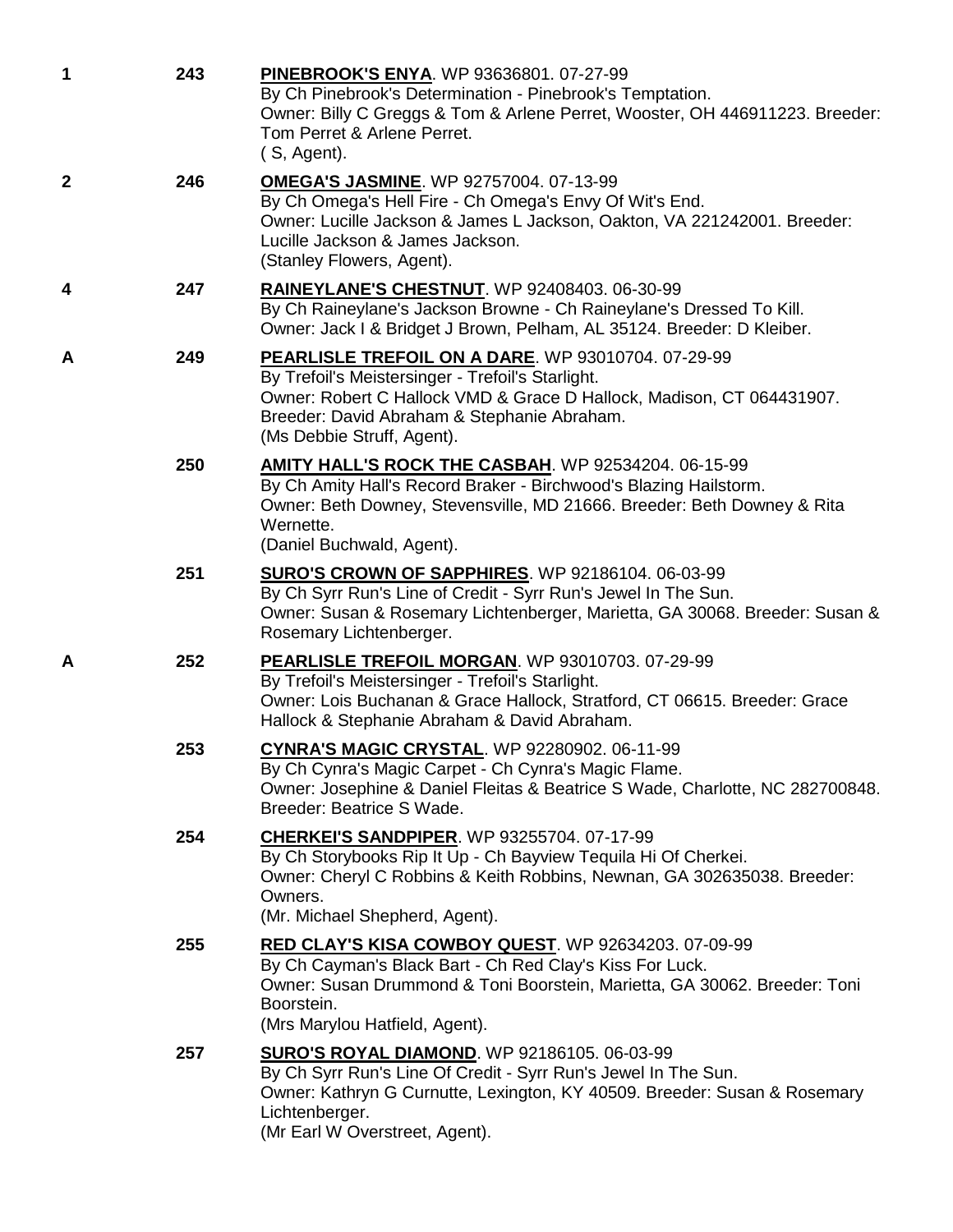|                | 258 | KARJEAN-N-HEART ACRES BLK CRYSTAL. WP 92927603. 06-30-99<br>By Ch Logan Elm Runs At Heart Acre - Heart Acres Mistress Karjean.<br>Owner: Connie Fulco & D Fulco & Dr J & P Kilman, Grove City, OH 43123.<br>Breeder: Carol Nesbitt & Priscilla Kilman.<br>(Ms Christine H Baum, Agent). |
|----------------|-----|-----------------------------------------------------------------------------------------------------------------------------------------------------------------------------------------------------------------------------------------------------------------------------------------|
|                | 259 | <b>ENCORE'S KITHARA.</b> WP 93228305. 07-14-99<br>By Ch Storybooks Rip It Up - Ch Encore's Tres Cher.<br>Owner: Sharon Lomas, Baypoint, CA 94565. Breeder: Cheryl Cates.                                                                                                                |
|                | 260 | <b>ENCORE'S KISMET. WP 93228304. 07-14-99</b><br>By Ch Storybooks Rip It Up - Ch Encore's Tres Cher.<br>Owner: Charles E Vose & John E Tenette, Richmond, CA 948037304. Breeder:<br>Cheryl A Cates.<br>(Cheryl Cates, Agent).                                                           |
| 3              | 261 | RYZINGSTAR'S WYSIWYG. WP 93364301. 06-10-99<br>By Ch Jems Pearl Jam - Ch Ryzingstar's Justa Wild Thing.<br>Owner: Ted & Andrea Bergquist & Pat Healy, Loveland, CO 80538. Breeder: H E<br>Engel & Pat Healy & Kimberly Robertson.                                                       |
|                | 262 | MI-T'S TAKE A CHANCE ON ME. WP 93064101. 06-03-99<br>By Aracrest Epic - Ch MI-T's Bit Of Black & Gold.<br>Owner: Terri Lee & Randy N Pope, Dallas, OR 973380049. Breeder: Terri Lee &<br>Randy N Pope.<br>(Norah Mcgriskin, Agent).                                                     |
|                | 263 | HIGO'S SHOWTIME AT SOLID GOLD. WP 92650403. 06-16-99<br>By Ch Higo's My Singular Sensation - Higo's Black Pearls.<br>Owner: Diane K & Robert E Gregory & Edward Hidalgo, Crystal Lake, IL 60014.<br>Breeder: Edward Hidalgo.<br>(Genine DeMaso, Agent).                                 |
|                |     | BOXERS. Futurity, 9 & Under 12 Months, Fawn Bitches.                                                                                                                                                                                                                                    |
|                | 264 | <b>PAWPRINT'S SEDUCTION. WP 92764105. 07-29-99</b><br>By Ch Rosend's Corporate Raider - Pawprint's Enjoy The Ride.<br>Owner: Phylis Snyder & Christina Ghimenti & Dee Singleton, Polk City, FL<br>338687014. Breeder: Todd Smith & Christina Ghimenti.<br>(Jerry Bryant, Agent).        |
|                | 265 | <b>SCENICVU'S SOUTHERN CHARM.</b> WP 92336302. 06-09-99<br>By Ch Arriba N Karjean's Locomotion - CJ's Miss Holly McCarty.<br>Owner: Jeff Yocca, Dublin, OH 43017. Breeder: Don & Donita McCarty.<br>(Ms Carol J Nesbitt, Agent).                                                        |
| 2              | 266 | <b>DI BELLA'S BLACK BANTER.</b> WP 93049902. 05-26-99<br>By Ch Caymans Black Bart - Pax' Stella Nova.<br>Owner: Michael & Monique O'Connor, Fogelsville, PA 18051. Breeder: Michael<br>O'Connor & Monique O'Connor.<br>(Ms Kimberly Pastella, Agent).                                   |
| 1/BPF/GPFW 267 |     | RAYPAT'S QUEEN OF HEARTS. WP 93100401. 07-24-99<br>By Ch Syrr Run's Line Of Credit - Raypat's Highland Lizzy.<br>Owner: Ray & Pat Kisselovich, Elizabeth, PA 15037. Breeder: Ray & Pat<br>Kisselovich.<br>(Christine Baum, Agent).                                                      |
| 3              | 268 | DAMAS JAS ENSEMBLE OF SARKEL. WP 92794801. 07-14-99<br>By Haley's Sylvester G Sarkel - Ch Jasmin's Promise Of Aladdin.<br>Owner: Malena Smither & David & Janet Smither, Carrboro, NC 27510, Breeder:                                                                                   |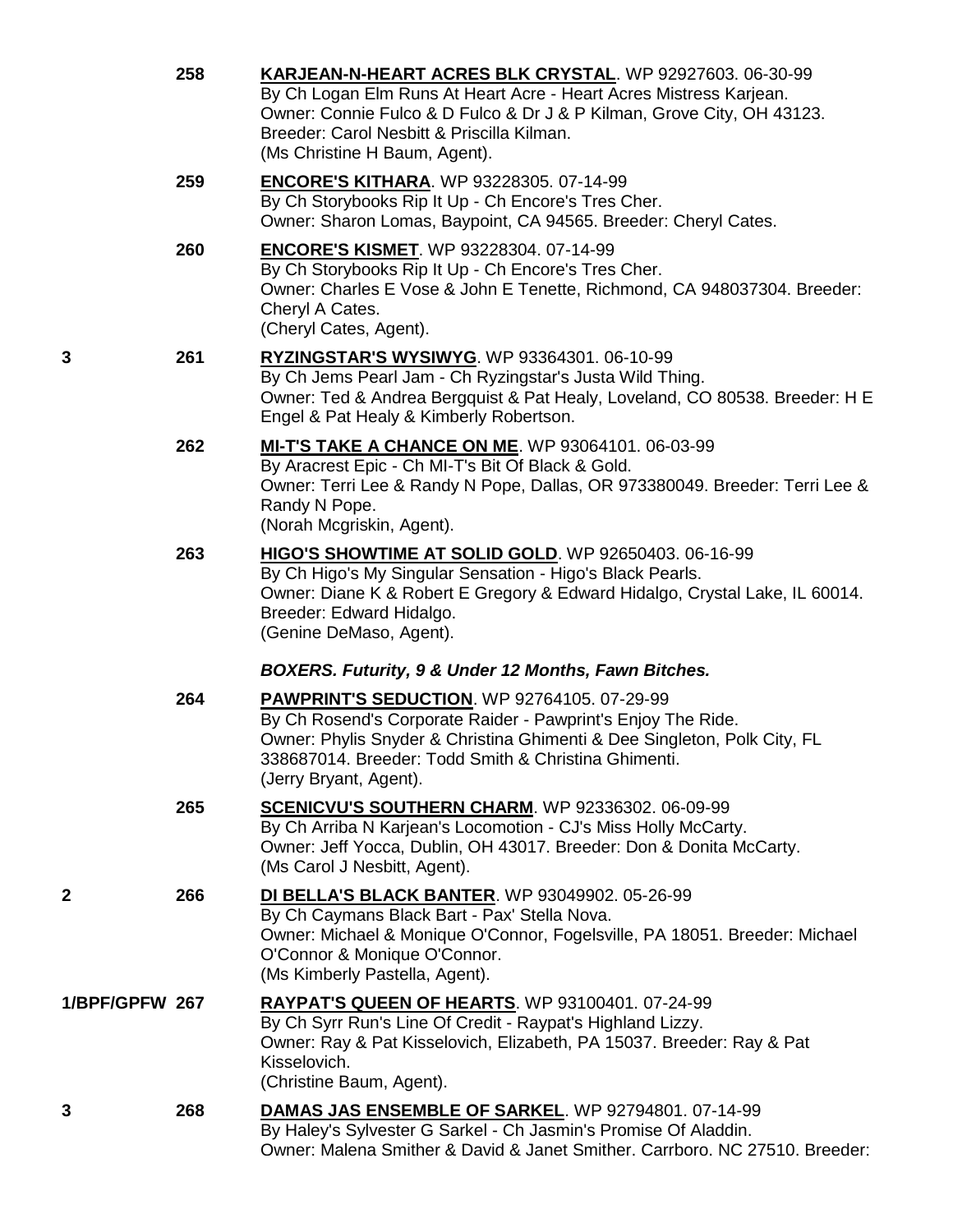David P Smither & Malena Smither. (Cindy Crawford, Agent).

**269 [OMEGA'S FORGET ME NOT](http://www.infodog.com/my/drlookup2.htm?makc=WP%2092757002&mdog=Omega%27s+Forget+Me+Not&wins=all)**. WP 92757002. 07-13-99 By Ch Omega's Hell Fire - Ch Omega's Envy Of Wit's End. Owner: Lucille Jackson & James L Jackson, Oakton, VA 221242001. Breeder: Lucille Jackson & James Jackson. (Norah McGriskin, Agent).

## **4 270 [OMEGA'S LOVE ME LOVE ME NOT](http://www.infodog.com/my/drlookup2.htm?makc=WP%2092757003&mdog=Omega%27s+Love+Me+Love+Me+Not&wins=all)**. WP 92757003. 07-13-99 By Ch Omega's Hellfire - Ch Omega's Envy Of Wit's End. Owner: Lucille Jackson & James L Jackson, Oakton, VA 221242001. Breeder: Lucille Jackson & James Jackson. (Daniel Bachwald, Agent).

- **271 [TANLINES AUGUST RHIANNON](http://www.infodog.com/my/drlookup2.htm?makc=JQ610516CAN&mdog=Tanlines+August+Rhiannon&wins=all)**. JQ610516CAN. 08-02-99 By Ch Hi-Tech's Arbitrage - Ch Tanline's Starlit Night. Owner: Gary & Cheryl Johnson, Camlachie Ontario, . Breeder: Gary & Cheryl Johnson.
- **272 [WOODBURY'S SERENDIPITY](http://www.infodog.com/my/drlookup2.htm?makc=WP%2092556707&mdog=Woodbury%27s+Serendipity&wins=all)**. WP 92556707. 06-21-99 By Ch Shadow's Nairobi - Donandru's Gold Nugget. Owner: Lynne Chimon, Woodbury, NY 11797. Breeder: Ruth Pereira & Lynne Chimon. (Ms Debbie Struff, Agent).
- **273 [CHERKEI'S TILLANDSIA](http://www.infodog.com/my/drlookup2.htm?makc=WP%2093255703&mdog=Cherkei%27s+Tillandsia&wins=all)**. WP 93255703. 07-17-99 By Ch Storybooks Rip It Up - Ch Bayview Tequila Hi Of Cherkei. Owner: Karen M George, Plymouth, MN 55441. Breeder: Keith Robbins & Cheryl C Robbins.
- **274 [PJ'S AND KIMBERLY'S DIAMOND IN THE RUFF](http://www.infodog.com/my/drlookup2.htm?makc=WP%2093353001&mdog=PJ%27s+And+Kimberly%27s+Diamond+In+The+Ruff&wins=all)**. WP 93353001. 07-29-99 By Ch C-Era Dar's Keil's Marley - PJ's Kimberly Diamond Sierra. Owner: Joann Pietrantonio & Marianne Straccia, Johnston, RI 02919. Breeder: Joann Pietrantonio & Marianne Straccia. (Ms Debbie Struff, Agent).
- **275 [RYZINGSTAR'S U GO GIRL](http://www.infodog.com/my/drlookup2.htm?makc=WP%2093182301&mdog=Ryzingstar%27s+U+Go+Girl&wins=all)**. WP 93182301. 07-10-99 By Ch Holly Lane's Wild As The Wind - Ch Ryzingstar Trouble Maker. Owner: Sandy Vergamini & Howard Engel & Patricia Healy, Aurora, CO 80013. Breeder: Howard E Engel & Patricia Healy.
- **277 [CACHET'S SOLITAIRE](http://www.infodog.com/my/drlookup2.htm?makc=WP%2092734402&mdog=Cachet%27s+Solitaire&wins=all)**. WP 92734402. 05-25-99 By Ch Garnsey's Ultimatum - Coquette Of Lynbary. Owner: Leonard Magowitz & Barry Green & Lynn Green, Troy, NY 12180. Breeder: Leonard Magowitz & Barry Green & Lynn Green.
- **279 [EVERYBODY'S IRISH GOLD NUGGET](http://www.infodog.com/my/drlookup2.htm?makc=WP%2092908101&mdog=Everybody%27s+Irish+Gold+Nugget&wins=all)**. WP 92908101. 07-03-99 By Ch Hi-Tech's Aristocrat - Ch Everybody's Irish Go For Gold. Owner: Suzanne Workman, Westminster, MD 21158. Breeder: Janet Getz & Suzanne B Workman. (Ms Christine H Baum, Agent).
- **280 [CHERKEI BITWYN'S SHELLSEEKER](http://www.infodog.com/my/drlookup2.htm?makc=WP%2093255702&mdog=Cherkei+Bitwyn%27s+Shellseeker&wins=all)**. WP 93255702. 07-17-99 By Ch Storybooks Rip It Up - Ch Bayview Tequila Hi Of Cherkei. Owner: Winifred J Bitler & Dr J Samuel Bitler, Andover, MA 018102912. Breeder: Cheryl C Robbins & Keith Robbins. (Allison R Maney, Agent).
- **281 [LARICH STAR MAKER BYTHE BAY](http://www.infodog.com/my/drlookup2.htm?makc=WP%2094344503&mdog=LaRich+Star+Maker+Bythe+Bay&wins=all)**. WP 94344503. 07-19-99 By Ch Bayview Strides Ahead - Ch Starkist Of La Rich.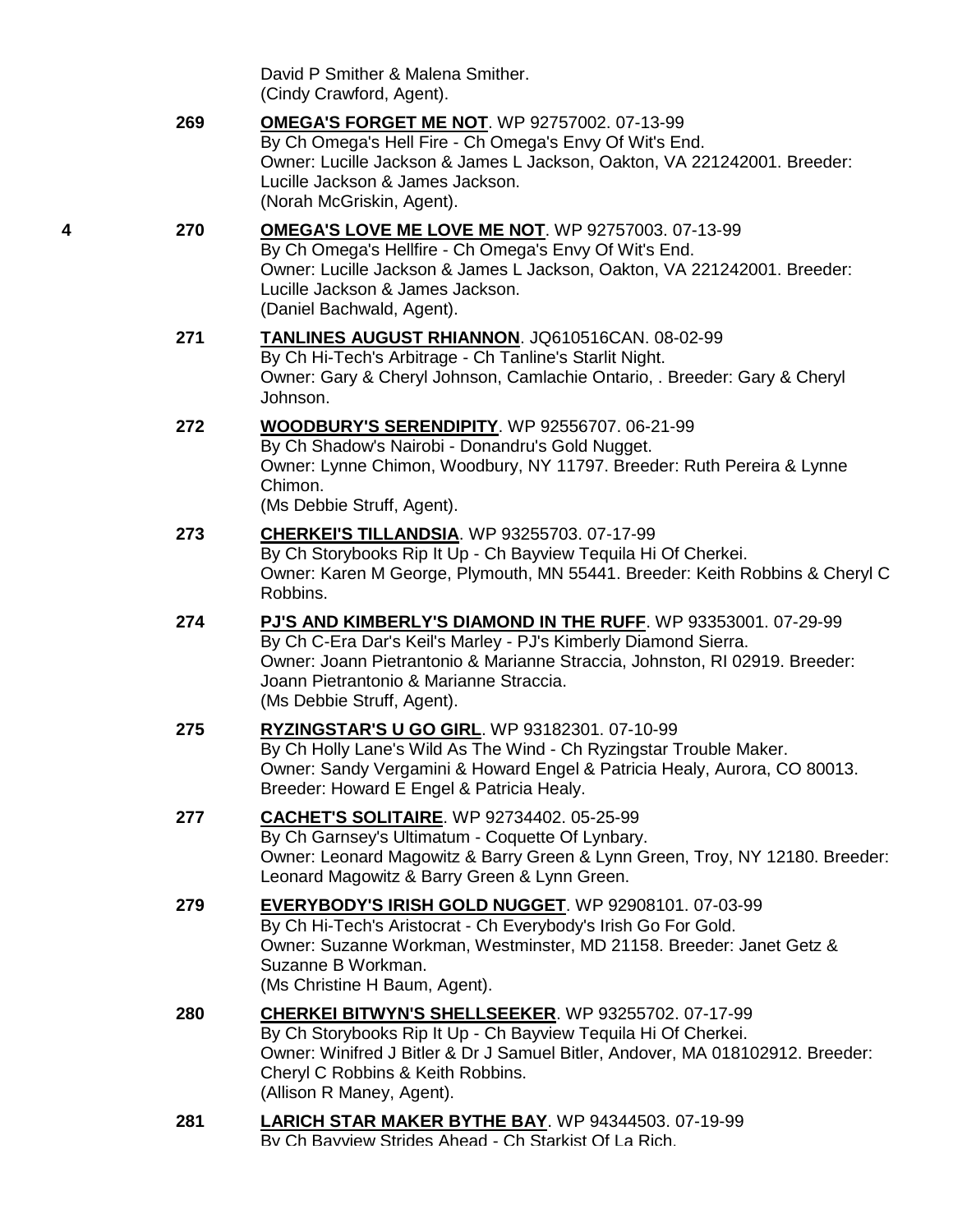Owner: La Verne Howard, Beggs, OK 744210959. Breeder: La Verne Howard. (Cheryl Cates, Agent).

- **284 [JUST-A-WYN & SCHMIDT'S HEARTBREAK](http://www.infodog.com/my/drlookup2.htm?makc=WP%2091892302&mdog=Just-A-Wyn+&+Schmidt%27s+Heartbreak&wins=all)**. WP 91892302. 12-09-99 By Ch Pinebrook's Grand Visage - Ch Pinebrook's Gabriel's Fire. Owner: Juli Schmidt & Mary Lynn Wynieski, Galena, OH 43021. Breeder: Mary Lynn Wynieski.
- **285 [ELHARLEN'S SERENITY](http://www.infodog.com/my/drlookup2.htm?makc=JN%20606056CAN&mdog=Elharlen%27s+Serenity&wins=all)**. JN 606056CAN. 07-22-99 By Elharlen's Tokonatsu Vision - Elharlen's Intrigue At Jerobin. Owner: Eleanor & Harold Foley, B0N 1Z0, CN . Breeder: Owners.
- **286 [ELHARLEN'S STAR CHOICE](http://www.infodog.com/my/drlookup2.htm?makc=JN606050CAN&mdog=Elharlen%27s+Star+Choice&wins=all)**. JN606050CAN. 07-22-99 By Elharlen's Tokonatsu Vision - Elharlen's Intrigue At Jerobin. Owner: Eleanor & Harold Foley, B0N 1Z0, CN . Breeder: Owners.
- **393 [KALIMAR'S LADY DULCINEA](http://www.infodog.com/my/drlookup2.htm?makc=WP%2092358604&mdog=Kalimar%27s+Lady+Dulcinea&wins=all)**. WP 92358604. 06-25-99 By Ch Shadow's Nairobi - RK's Golden Halo. Owner: Kathy Martinelli, West Simsbury, CT 060922528. Breeder: Katherine E Martinelli & Frederick Martinelli. (Debbie Struff, Agent).

### *BOXERS. Futurity, 12 & Under 15 Months, Brindle Bitches.*

- **287 [BEE-VEE'S ROSIE O'SUNDARBY](http://www.infodog.com/my/drlookup2.htm?makc=WP%2090481305&mdog=Bee-Vee%27s+Rosie+O%27Sundarby&wins=all)**. WP 90481305. 03-01-99 By Ch Sundarby's Fleetwood Mac - Ch Sundarbys Trace Of Interlude. Owner: William A East & Vicki C East, Greensboro, NC 27406. Breeder: Dawn Darby & Dot Bryant. (Mr Earl W Overstreet, Agent).
- **2 288 [SUNDARBY'S MACS FACTOR](http://www.infodog.com/my/drlookup2.htm?makc=WP%2090481304&mdog=Sundarby%27s+Macs+Factor+RP-BJ&wins=all) RP-BJ**. WP 90481304. 03-01-99 By Ch Sundarby's Fleetwood Mac - Ch Sundarby's Trace Of Interlude. Owner: Gloria A Bower & Jack D Bower, Pt Charlotte, FL 339802720. Breeder: Dawn M Darby & Dot Bryant. (Kay L Palade, Agent).
	- **292 [MINSTREL'S ARIA](http://www.infodog.com/my/drlookup2.htm?makc=WP%2092048803&mdog=Minstrel%27s+Aria&wins=all)**. WP 92048803. 05-08-99 By Ch Arriba Talisman Ego - Ch Scarborough Take It To The Limit. Owner: Eric B Scott & Calvin R Robinson & Katherine & S Nevius, Fairfield, CA 945854046. Breeder: Katherine S Nevius & Gail E Collins. (Kimberlie Steele, Agent).
	- **295 [RAYPAT'S ONCE UPON A TIME](http://www.infodog.com/my/drlookup2.htm?makc=WP%2091337001&mdog=Raypat%27s+Once+Upon+A+Time&wins=all)**. WP 91337001. 04-18-99 By Ch Syrr Run's Line Of Credit - Raypat's Highland Kirbie. Owner: Pat Kisselovich & Lisa Holden, Library, PA 15129. Breeder: Pat Kisselovich & Lisa R Holden & Meghan Burns & ET AL.
	- **298 [MISTREL'S RECITATIVE](http://www.infodog.com/my/drlookup2.htm?makc=WP%2092048804&mdog=Mistrel%27s+Recitative&wins=all)**. WP 92048804. 05-08-99 By Ch Arriba Talisman Ego - Ch Scarborough Takeittothelimit. Owner: Connie Gasser, NYA, MN 55397. Breeder: Katherine S Nevius & Gail Collins.
- **1 299 [PJ'S CARBONARA DIAMOND MINE](http://www.infodog.com/my/drlookup2.htm?makc=WP%2090815101&mdog=PJ%27s+Carbonara+Diamond+Mine&wins=all)**. WP 90815101. 03-12-99 By Ch PJ's Diamond Mine At Woodsend - Foxwood's Back Talk. Owner: Joann Pietrantonio, Johnston, RI 02919. Breeder: Carol L Farina. (Ms Debbie Struff, Agent).
	- **300 [KARJEAN'S BLACK MARKET](http://www.infodog.com/my/drlookup2.htm?makc=WP%2095771601&mdog=Karjean%27s+Black+Market&wins=all)**. WP 95771601. 03-10-99 By Ch Echo's Believe It Or Not - Karjean's Aztec At Heartacres. Owner: Robert H & Carolyn J Grimm, Gibsonia, PA 15044. Breeder: C Nesbitt & L Norris & P Kilman & J Dickson.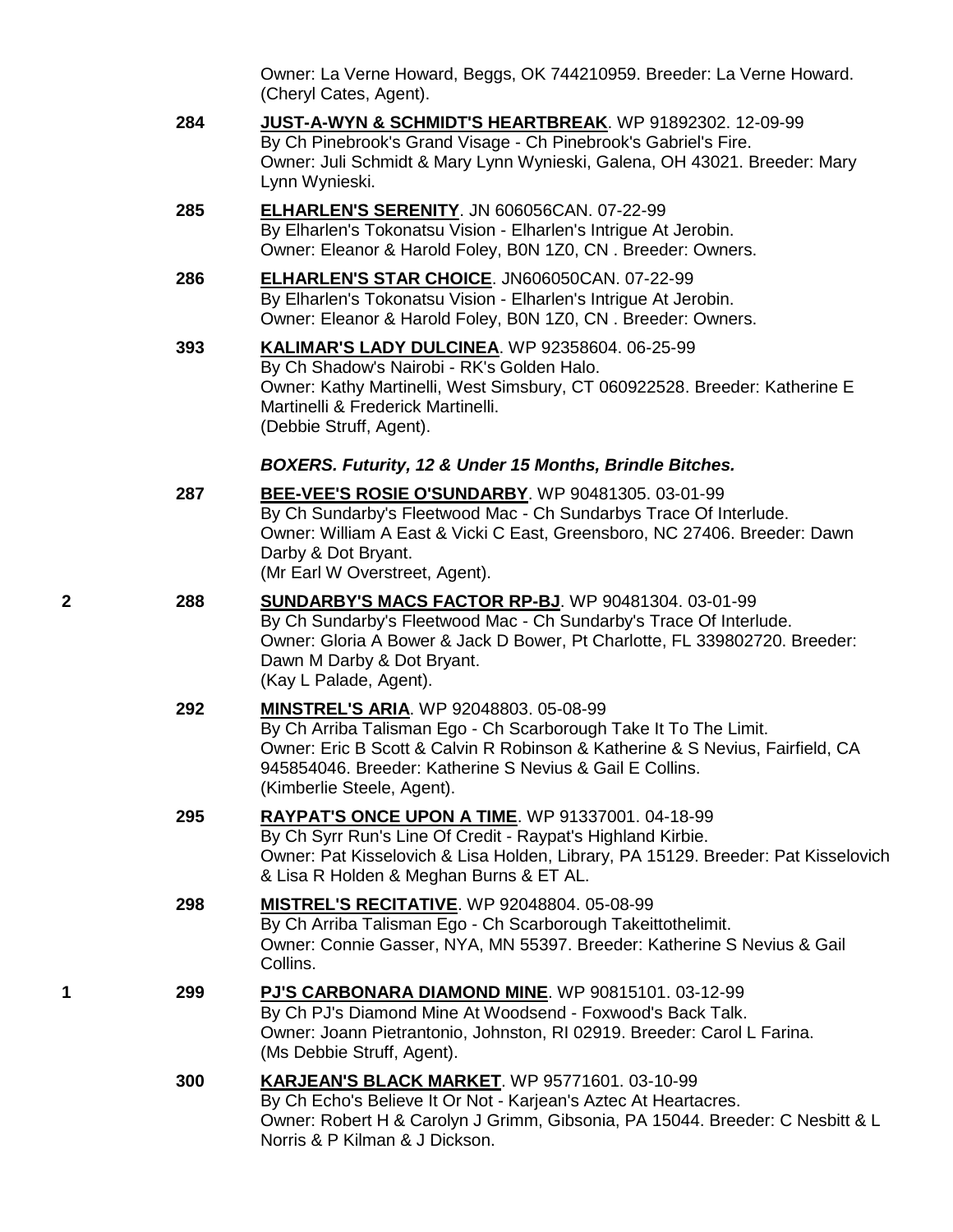|   | 312 | <b>BOX O JOY'S HEARTS DESIRE.</b> WP 92863701. 05-01-99<br>By Ch Heart Acres Formal Attire - Box O Joy's Blazing Desire.<br>Owner: Joyce & Karen Zillig, Cinncinnati, OH 45251. Breeder: Owner.                                                                                              |
|---|-----|----------------------------------------------------------------------------------------------------------------------------------------------------------------------------------------------------------------------------------------------------------------------------------------------|
|   | 314 | <b>BOX O'JOY'S HEARTS A BLAZE. WP 92863704. 05-01-99</b><br>By Ch Heart Acres Format Attire - Box O'Joy's Blazing Desire.<br>Owner: Joyce & Karyn Zillig, Cincinnati, OH 45251. Breeder: Owner.<br>(Rick Justice, Agent).                                                                    |
| 4 | 316 | HEART ACRES KAYLEE OF JOLIS. WP 94395601. 05-03-99<br>By Bellcrest Worth The Wait - Karjean's Abliene At Heart Acres.<br>Owner: James & Priscilla Kilman, Grove City, OH 43123. Breeder: Priscilla Kilman<br>& Lisa La Wayie.<br>(Ms Christine H Baum, Agent).                               |
|   | 317 | <b>SARKEL'S ANGEL UNAWARE.</b> WP 91241703. 04-16-99<br>By Sarkel's Tower of Strength - Sarkel's Whiusper on the Wind.<br>Owner: S Roberts L Esacove & Ann Gilbert, Brenham, TX 77833. Breeder: Ann<br>Gilbert & Carrie Holt.<br>(Michael A Chiaurro, Agent).                                |
|   | 319 | <b>SARKEL'S A POEM PRAYER OF PROMISE.</b> WP 91241702. 04-16-99<br>By Sarkel's Tower Of Strength - Sarkel's Whisper On The Wind.<br>Owner: Carrie Holt, Kempner, TX 76539. Breeder: Ann Gilbert & Carrie Holt.<br>(Jack Brown, Agent).                                                       |
| 3 | 321 | <b>WINDYHILL'S STEEL MAGNOLIA.</b> WP 91218501. 04-15-99<br>By Ch Bayview Strides Ahead - Bayview Kona Extra Fancy.<br>Owner: Diane & Mike Haas, El Sobrante, CA 94623. Breeder: Ken & Paula<br>Morrison & M & D Haas.<br>(Cheryl Cates, Agent).                                             |
|   | 323 | CJ'S PICTURE PERFECT OF RUMMER RUN. WP 90861303. 03-28-99<br>By Ch Rummer Run Tickre Tape - Ch CJ's Thrill Seeker Of Ewo.<br>Owner: Cindy Suarez, Ozark, AL 36360. Breeder: Janet R Blalock & Chuck<br>Blalock.<br>(Rick Justice, Agent).                                                    |
|   |     | BOXERS. Futurity, 12 & Under 15 Months, Fawn Bitches.                                                                                                                                                                                                                                        |
| 4 | 325 | KAMI-KO N'KINI ALL GUSSIED UP. WP 91739101. 04-04-99<br>By Ch Jopa's Great Gusto Of Higos - Ch Kami-Ko N' Kini's NC O'Huffand.<br>Owner: Lois Trist & Beverly Albert, Escondido, CA 920266937. Breeder: Lois Trist<br>& Beverly Albert.                                                      |
|   | 326 | FOXWOODS RADIANCE OF COVES EDGE. WP 91220103. 04-23-99<br>By Ch Woods End Time'N Again - Foxwood's Touch Of Class.<br>Owner: Deborah L Cronk & David L Cronk, Wiscasset, ME 045784928. Breeder:<br>Irene Fox & Thomas J Boardman.                                                            |
|   | 329 | HALO'S LIL'PENNY OF TOLLGATE. WP 92207301. 03-19-99<br>By Ch Triwins Crusader - Hildenbrand's Star Quest.<br>Owner: Susan Watts, Quakertown, PA 18951. Breeder: Jane & Timothy Greiser.                                                                                                      |
| 1 | 331 | SIRROCCO'S TOPLINES ISABELLA. WP 92829302. 05-04-99<br>By Ch Hi-Tech's Aristocrat - Ch Sirrocco's Sea-Maid's Music.<br>Owner: Dr Barry & Mrs Madeline Polansky & Diane R Mallett, Cherry Hill, NJ<br>08003. Breeder: Diane R Mallett & Neil Jackson & Ann Jackson.<br>(Diane Mallet, Agent). |
| A | 334 | SIRROCCO'S SUMMER SONG. WP 92829303. 05-04-99                                                                                                                                                                                                                                                |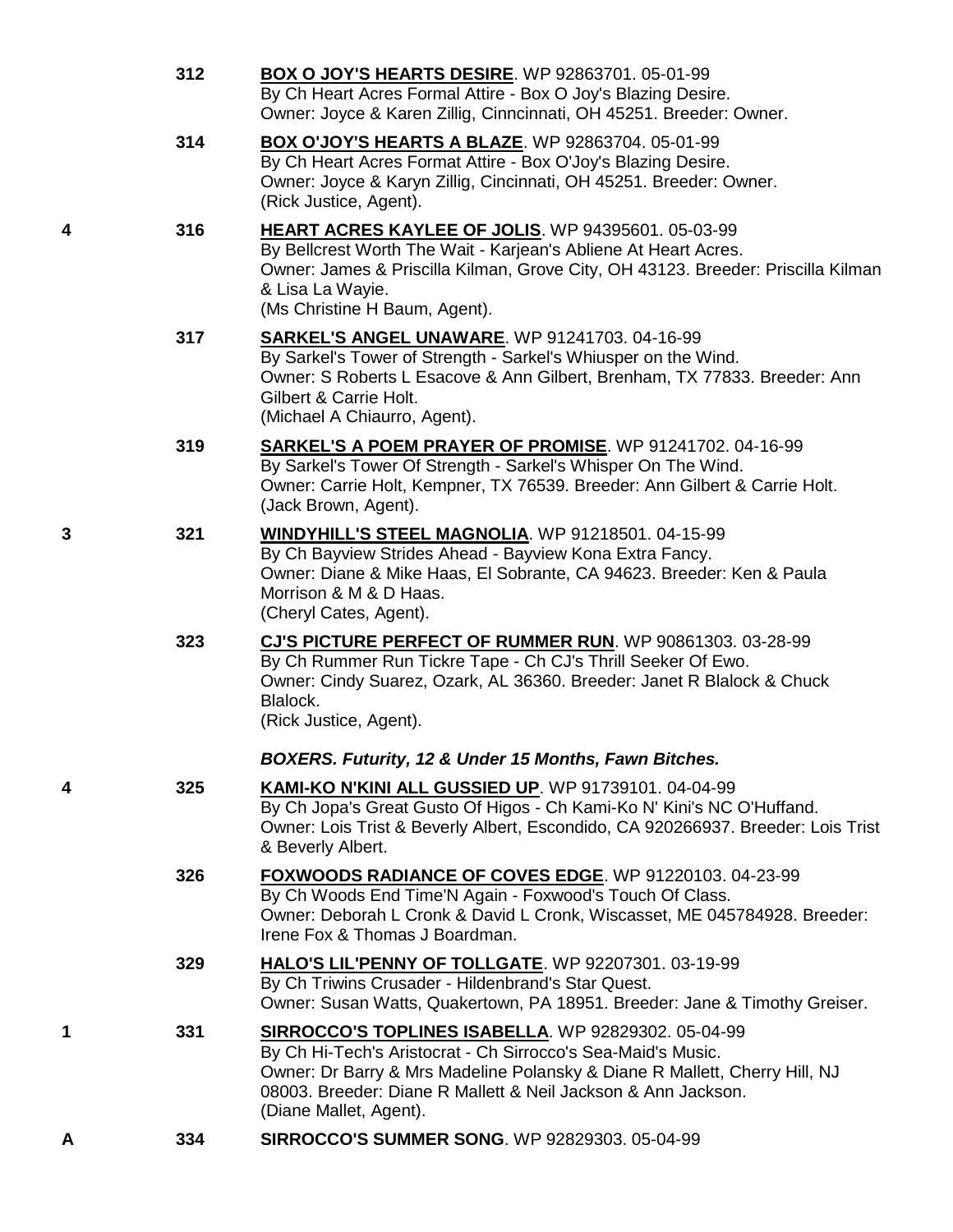|   |     | By Ch Hi-Tech aristrocrat - Ch Sirrocco's Sea-Maid's Music.<br>Owner: Ms Diane R Mallert, New Ipswill, NH 03071. Breeder: Ms Diane R Mallert &<br>Neil & Ann Jackson.                                                                                                                                 |
|---|-----|-------------------------------------------------------------------------------------------------------------------------------------------------------------------------------------------------------------------------------------------------------------------------------------------------------|
| 2 | 336 | SCHOENTAL'S FRAULEIN MARTINA. WP 90832806. 02-20-99<br>By Ch Vik-Torious Cowboy Baba Ghanoosh - Schoental's Fraulein Liesl.<br>Owner: Barbara R & Robert L Compton Jr, Street, MD 21154. Breeder: Barbara R<br>& Robert L Compton Jr & Kasey L Glorioso.<br>(Mrs Marylou Hatfield, Agent).            |
|   | 337 | SCHOENTAL'S FRAULEIN FREYA. WP 90832805. 02-20-99<br>By Ch Vik-Torious Cowboy Baba Ghanoosh - Schoental's Fraulein Liesl.<br>Owner: Jack E & Angie Handy & Barbara & Robert Compton, Baltimore, MD<br>21207. Breeder: Barbara R & Robert L Compton Jr & K Glorioso.<br>(Mrs Marylou Hatfield, Agent). |
| Α | 338 | LUCKY-E SCOTCH THISTLE. WP 92085002. 04-21-99<br>By Ch Rummer Run's Ticker Tape - Ch Frau Beckmeister Of Lucky-E.<br>Owner: Vanessa & Darrell & Jeannette Everett, Ringwood, IL 60072. Breeder:<br>Vanessa Everett & Carolyn & Clyde Hoppe.                                                           |
| 3 | 339 | ROCHILS GRANDE TRADITION. WP 92289601. 04-04-99<br>By Ch Dreamweaver's Grande Prix - Ch Rochil's Grande Larceny.<br>Owner: Sandra Combest & Perry Combest, Denton, TX 762056007. Breeder:<br>Sandra Combest & Perry Combest.<br>(Michael Shepherd, Agent).                                            |
|   | 340 | <b>HARLYN'S DEUCES WILD OF KARMEL. WP 92240502. 04-23-99</b><br>By Ch Karmel's Dream Weaver - Ch Karmel's Encore of Ewo.<br>Owner: Karin H Wilson, Bowie, MD 20715. Breeder: J McGuire & Carol McGuire &<br>Earl Overstreet.<br>(Mr Earl W Overstreet, Agent).                                        |
|   | 346 | RUSSGLEN'S KARAOKE. WP 91674901. 04-21-99<br>By Ch Virgo's Market Boomer - Russglen's Echo.<br>Owner: Glenda Whitaker & Russell C Whitaker, McKinney, TX 75070. Breeder:<br>Glenda Whitaker & Russell Whitaker.                                                                                       |
|   | 351 | <b>ELHARLEN'S REFLECTION. JC565547CAN. 02-27-99</b><br>By Ch Elharlen's Opening Knight - Elharlen's Flamboyant.<br>Owner: Eleanor & Harold Foley, B0N 1Z0, CN. Breeder: Owners.                                                                                                                       |
|   | 364 | <b>LUCKY-E'S TEASEL. WP 92085001. 04-21-99</b><br>By Ch Rummer Run's Ticker Tape - Ch Frau Beckmeister Of Lucky-E.<br>Owner: Vanessa Everett & Vicki Mellender, Ringwood, IL 60072. Breeder:<br>Vanessa Everett & Clyde Hoppe & Carolyn Hoppe.                                                        |
|   | 391 | <b>TERRONS TAKE A BOW. WP 91600403. 04-26-99</b><br>By Ch Hi-Tech's Ring Leader - Viktorious Ambience.<br>Owner: Terri Kaiser, Clifton Park, NY 12065. Breeder: Terri Kaiser.<br>(Kimberly Pastella, Agent).                                                                                          |
|   |     | BOXERS. Futurity, 15 & Under 18 Months, Brindle Bitches.                                                                                                                                                                                                                                              |
|   | 289 | <b>ARRIBA'S IRASCIBLE.</b> WP 89922405. 12-28-98<br>By Ch Arriba Talisman Epitome - Ch Arriba's Obladee Of Huffand.<br>Owner: Terry & Vicki Agle, Freeland, MI 48623. Breeder: Dr Ted Fickes.                                                                                                         |
| 2 | 293 | NASTINAN'S KISS ME KATE. WP 88919601. 11-28-98<br>By Ch Heart Acres Escort In Black - Ch Huffand's Arriba Of KK N' K.<br>Owner: Deborah J Marshall. East Aurora. NY 140521215. Breeder: Deborah J                                                                                                     |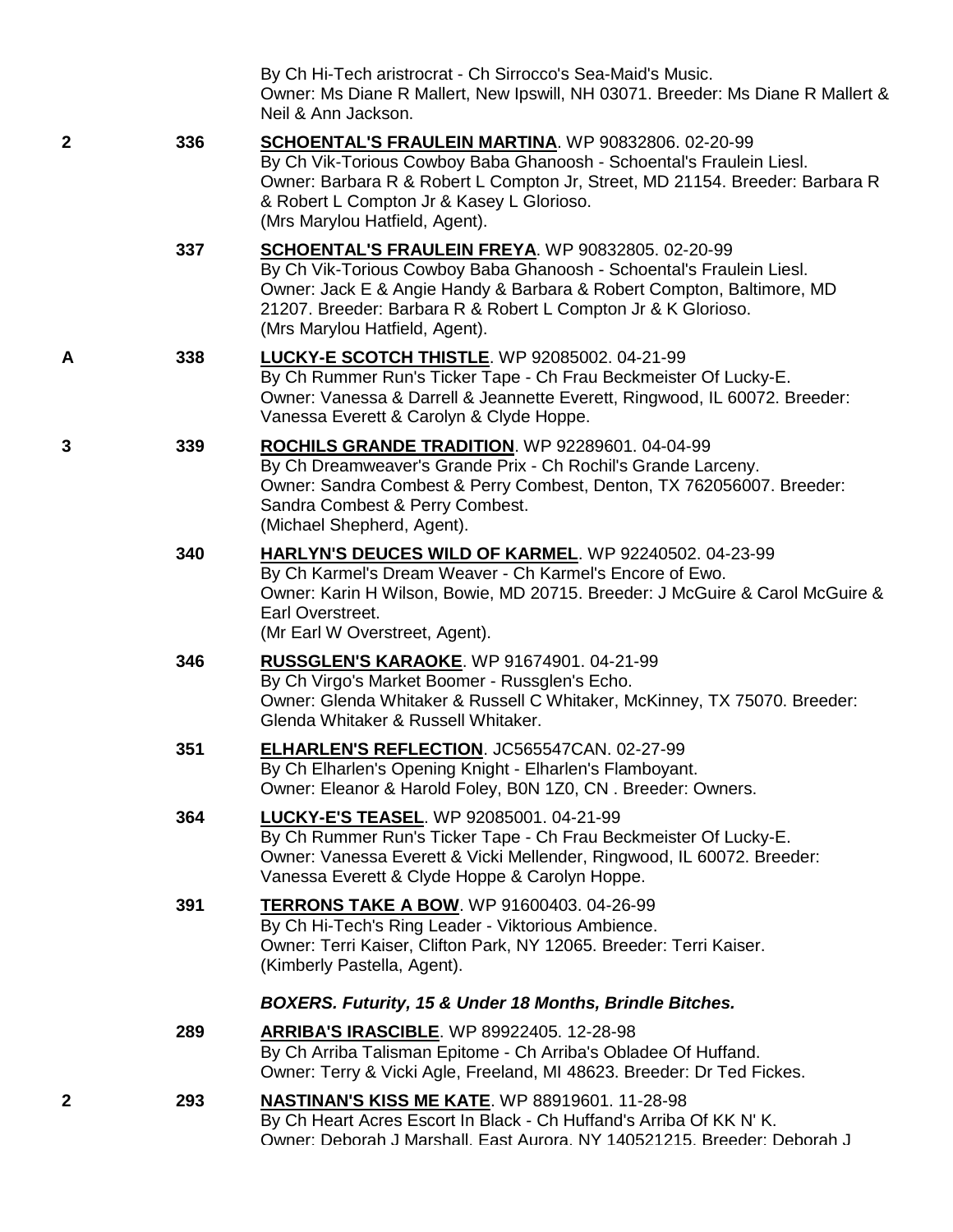| Marshall.                |
|--------------------------|
| (Cindy Crawford, Agent). |

|   | 296 | JAEGERHOUSE'S FLIRTATION. WP 95434401. 01-22-99<br>By Jaegerhouse's Adonis - Jaegerhouse's Idyllic Camelot.<br>Owner: Verena M Jaeger & Deborah S Russell, L4A 7X3, CN. Breeder: Verena M<br>Jaeger.                                                                                          |
|---|-----|-----------------------------------------------------------------------------------------------------------------------------------------------------------------------------------------------------------------------------------------------------------------------------------------------|
| 4 | 297 | <b>MANNIX'S PROTEGE.</b> WP 89145907. 11-27-98<br>By Cachet's Stetson Of Mannix - Hallmarks Futura.<br>Owner: Evan & Natalie Salmore, Greenwich, CT 06831. Breeder: Clayton G<br>Haviland IV.<br>(Ms Debbie Struff, Agent).                                                                   |
|   | 302 | ANOZIRA-ZINGARA'S FORTUNADO. WP 89764601. 01-04-99<br>By Ch Talisman Arriba Silverado - Aries Just Too Much.<br>Owner: Joe & Pat McGoldrick & Cheryl Cazier, Phoenix, AZ 850283524. Breeder:<br>Cheryl Cazier & Tami Mishler.                                                                 |
| Α | 303 | MAYAS WITCHCRAFT OF CAYMAN. WP 89019003. 11-17-98<br>By Ch Caymans Mac Scott - Caymans Darlin Maya.<br>Owner: Tom & Richie Ann Anderson & Sydney L Brown, Guerneville, CA 95446.<br>Breeder: Richard & Tammy Grant & Sydney L Brown.<br>(Christine Baum, Agent).                              |
|   | 307 | DAPPER'S SEAWIND ABBIE D'S. WP 89124502. 01-03-99<br>By Ch Dapper's Boston Brahmin - Talisman Arriba Silverlining.<br>Owner: Cynthia DeAmicis, Lowell, MA 01854. Breeder: Patricia A McMahan &<br>Patricia K McDowell.                                                                        |
|   | 311 | <b>STEPH J'S ALL MINE. WP 89701102. 01-23-99</b><br>By Ch Steph J's Boadacious - Steph J's Ms Indy v Hundred.<br>Owner: Stephania Jenks, Kingwood, TX 773393432. Breeder: Stephania Jenks.<br>(Terri Galle, Agent).                                                                           |
|   | 322 | ELHARLEN'S PANACHE. HW556122CAN. 11-22-98<br>By Ch Elharlen's Opening Knight - Elharlen's Feature Story.<br>Owner: Eleanor & Harold Foley, B0N 1Z0, CN. Breeder: Owners.                                                                                                                      |
|   | 374 | RIDGEWAY'S GLORIA OF HI-TECH. WP 90049401. 12-30-98<br>By Ch Hi-Tech Johnny J of Boxerton - Ch Hi-Tech Zingara of Ridgeway.<br>Owner: Angelos & Charlee Pagoulatos, Lexington, KY 40503. Breeder: Angelos<br>Pagoulatos.<br>(Ms Kimberly Pastella, Agent).                                    |
| 1 | 517 | CH ROSEND'S LADY DAY. WP 90581001. 02-06-99<br>By Ch Rosend's Key Largo - Rosend's Simply Irresistible.<br>Owner: James & Wendy Bettis & Lynda Yon, Tracy, CA 95376. Breeder: Jerry &<br>Lynda Yon & D Radu & J Sighiartau.                                                                   |
| 3 | 521 | <b>SIRROCCO'S TIME TO WOO. WP 89199901. 12-01-99</b><br>By Ch Holly Lane's Irish Coffee - Ch Sirrocco's Kiss By The Book.<br>Owner: Diane Mallett, Hudson, NH 03051. Breeder: Ms Diane Mallett.                                                                                               |
|   |     | BOXERS. Futurity, 15 & Under 18 Months, Fawn Bitches.                                                                                                                                                                                                                                         |
| 4 | 324 | <b>EIN-VON'S KEILANN EXPRESSIONS.</b> WP 90100801. 02-01-99<br>By Ch Ein-Von's Yachtsman Bay - Ch Ein Von's Queen Of Angels.<br>Owner: Frank & Sandy Gaynor & Tony Pierson, E Freetown, MA 02717. Breeder:<br>Zwei A Pierson & Vickie Pierson & Charles Pierson.<br>(Allison R Maney, Agent). |